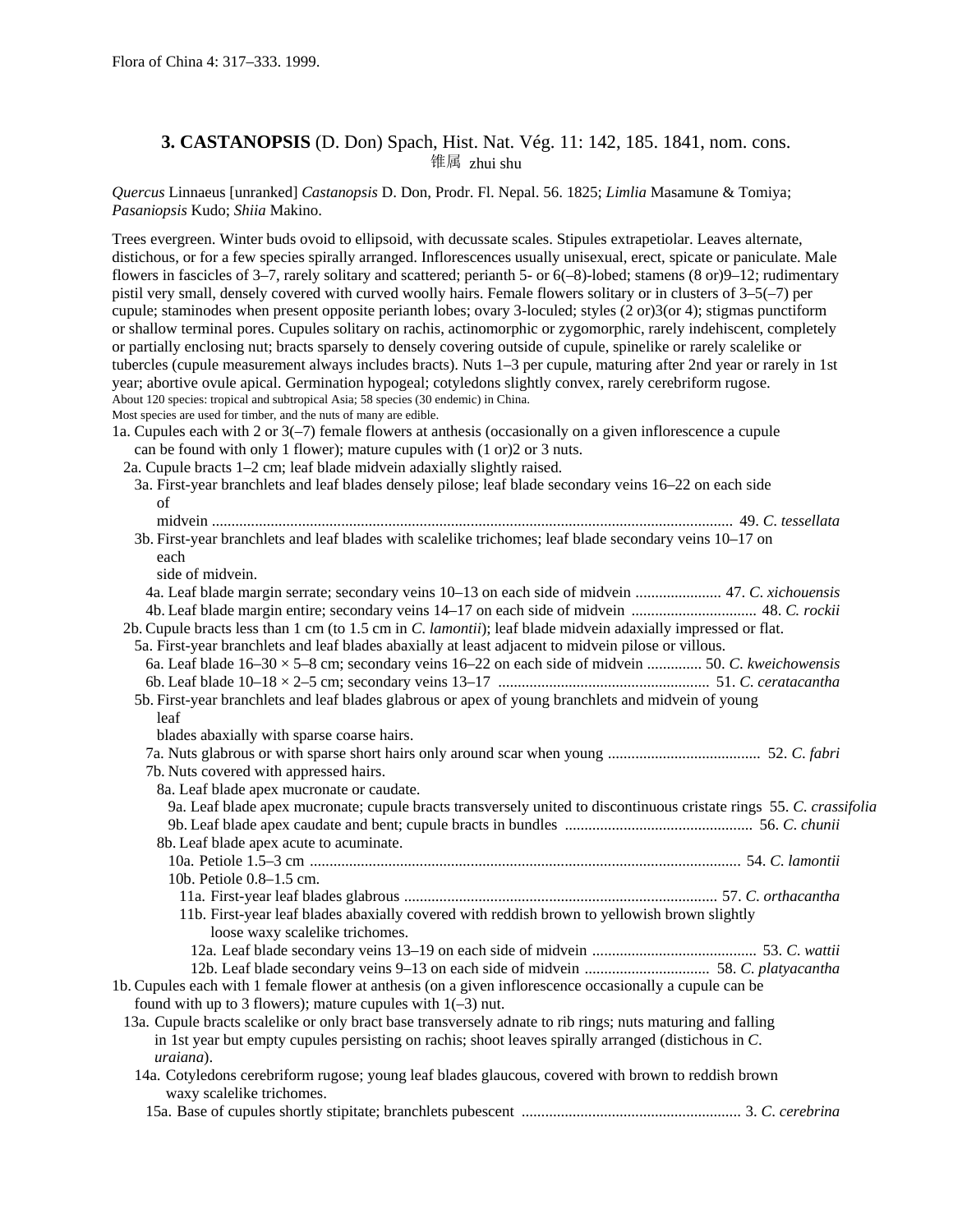15b. Base of cupules sessile; branchlets glabrous. 16a. Cupules cupular, enclosing 1/2–2/3 of nut; nut 0.3–0.6 cm in diam. ........................... 1. *C*. *calathiformis* 16b. Cupules ellipsoid to ovoid, completely or almost completely enclosing nut; nut 1.1–1.6 cm in diam. ........................................................................................................................................... 2. *C*. *fissa* 14b. Cotyledons plano-convex; young leaf blades not glaucous, without or only abaxially with  $\pm$ adherent waxy scalelike trichomes. 17a. Cupules globose to subglobose, completely or almost completely enclosing nut; nut scar 7–9 mm in diam. ................................................................................................................................. 6. *C*. *sclerophylla* 17b. Cupules shallowly cupular, rarely enclosing more than 1/4–1/3 of nut; nut scar 4–6 mm in diam. 18a. Leaf blade base inaequilateral; fruit maturing on previous year's branches ......................... 4. *C*. *uraiana* 18b. Leaf blade base attenuate; fruit maturing on current year's branches ............................ 5. *C*. *longzhouica* 13b. Cupule bracts spiny or rarely tubercular; nuts maturing and falling in 2nd year, cupules falling with nut; shoot leaves usually distichous. 19a. Cupule outside wall completely covered by spinelike bracts. 20a. Leaf blade margin serrate. 21a. First-year branchlets, petioles, and leaf blades abaxially glabrous or sparsely pubescent. 22a. Leaf blade margin shallowly serrate from middle to apex; secondary veins usually not reaching margin; petiole rarely longer than 1 cm ................................................................ 8. *C*. *hystrix* 22b. Leaf blade margin serrate from near base to apex; secondary veins reaching margin; petiole 1–3 cm. 23a. Leaf blade usually narrower than 5 cm; young leaf blades abaxially covered with sometimes early glabrescent brownish powdery waxy scalelike trichomes; cupules 2.5–4 cm in diam. ............................................................................................................... 17. *C*. *choboensis* 23b. Leaf blade 5–10 cm wide; young leaf blades abaxially thinly covered with reddish brown to yellowish brown waxy scalelike trichomes; cupules 6–8 cm in diam. ......................... 13. *C*. *tibetana* 21b. First-year branchlets, petioles, and leaf blades abaxially puberulent. 24a. Transverse section of cupule bracts triangular or trapeziform .......................................... 16. *C*. *clarkei* 24b. Transverse section of cupule bracts circular. 25a. Leaf blade secondary veins 15–25 on each side of midvein, reticulate veins abaxially conspicuous; petiole usually less than 1 cm .................................................................... 14. *C*. *indica* 25b. Leaf blade secondary veins 10–15 on each side of midvein, reticulate veins abaxially very slender and evident to inconspicuous; petiole 1–1.8 cm ......................................... 15. *C*. *hainanensis* 20b. Leaf blade margin entire or rarely a few leaves shallowly serrate toward leaf blade apex. 26a. Branches and leaf blades glabrous or leaves abaxially with membranous scalelike trichomes. 27a. Cupules 6–8 cm in diam., wall ca. 3 mm thick; bracts 2–3 cm; nuts oblate, puberulent, scar covering 1/3 of nut ....................................................................................................................... 7. *C*. *kawakamii* 27b. Cupules 2–3 cm in diam., wall ca. 1 mm thick; bracts 0.4–1 cm; nuts broadly conical, glabrous, scar covering only basal part of nut ...................................................................... 34. *C*. *eyrei* 26b. Branches and leaf blades hairy (at least on 1st-year branchlets and abaxial midvein) or leaf blades abaxially covered with waxy scalelike trichomes. 28a. Leaf blade base cordate, shallowly auriculate, or rarely rounded; petiole 1–3(–5) mm ...... 12. *C*. *fordii* 28b. Leaf blade base not cordate or auriculate but may be rounded; petiole (4–)8–20 mm. 29a. Leaf blade 4–10 cm. 30a. Infructescences ca. 15 cm; cupules 2.5–4 cm in diam., bracts 0.6–1 cm ....................... 8. *C*. *hystrix* 30b. Infructescences 4–8 cm; cupules 5–6 cm in diam., bracts 1–2 cm ............................. 9. *C*. *concinna* 29b. Leaf blade 10–25 cm. 31a. Petiole 1–2 cm; leaf blade 15–25 cm, midvein adaxially usually impressed, secondary veins 12–16 on each side of midvein; nuts oblate, 1.5–2 cm in diam., scar covering ca. 1/3 of nut ............................................................................................................................. 10. *C*. *mekongensis* 31b. Petiole 0.8–1 cm; leaf blade 10–15 cm, midvein adaxially raised, secondary veins 9–12 on each side of midvein; nuts broadly conical, 2–3.5 cm in diam., scar covering only basal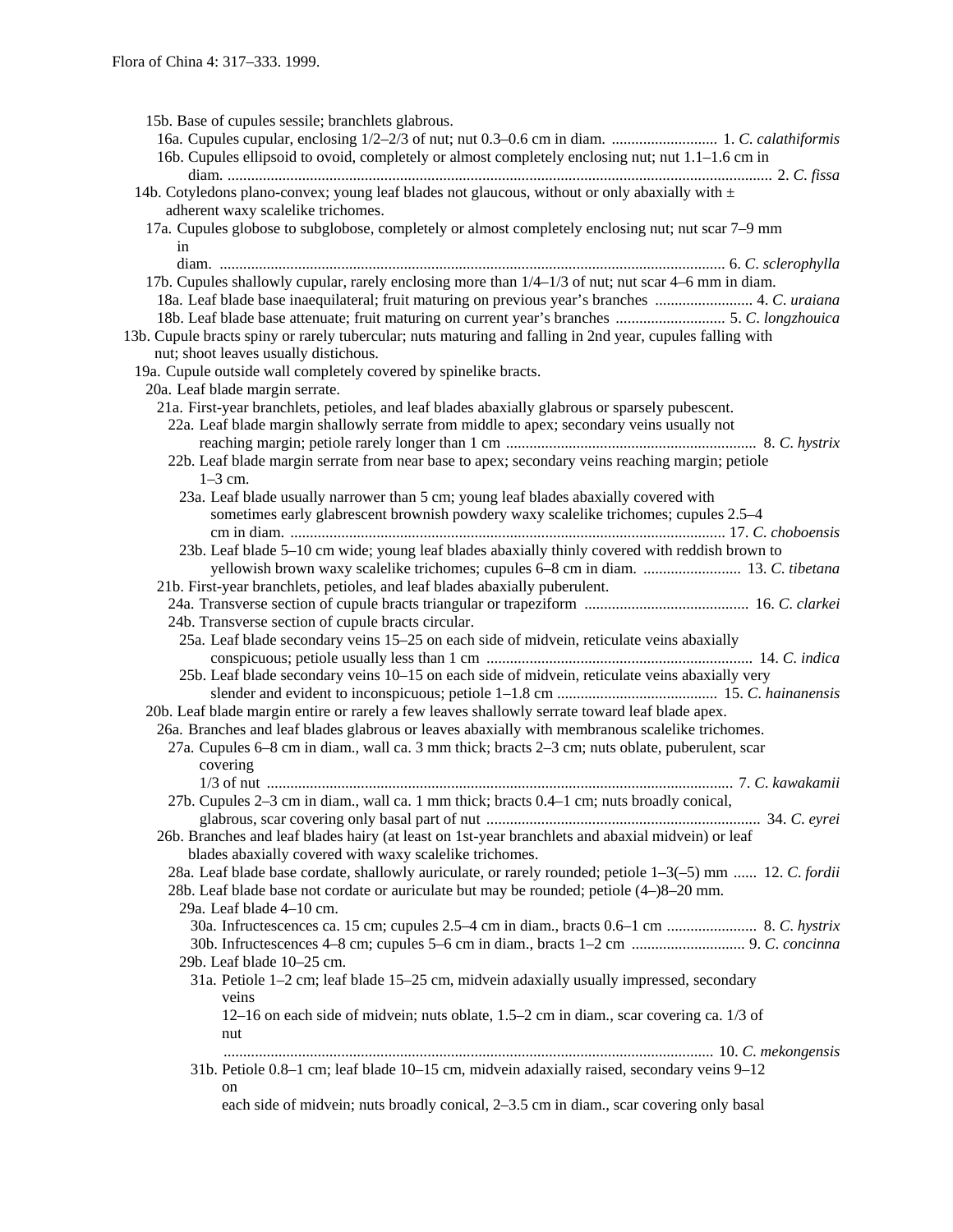| part                                                                                                                        |  |
|-----------------------------------------------------------------------------------------------------------------------------|--|
|                                                                                                                             |  |
| 19b. Cupule outside wall visible (if spinelike bracts completely cover wall then spines transversely                        |  |
| adnate                                                                                                                      |  |
| to cristate rings)                                                                                                          |  |
| 32a. Scar covering basal 2/3 or more of nut.                                                                                |  |
| 33a. Rachis of infructescences covered with pale grayish brown, feltlike, short hairs, glabrescent;                         |  |
| cupule                                                                                                                      |  |
|                                                                                                                             |  |
| 33b. Rachis of infructescences glabrous or very shortly and sparsely mealy puberulent; cupule                               |  |
| bracts                                                                                                                      |  |
|                                                                                                                             |  |
| 32b. Scar at base or covering only basal 1/3 of nut.                                                                        |  |
| 34a. Mature nuts with appressed hairs.                                                                                      |  |
| 35a. Rachis of infructescences 5-8 mm thick and leaf blade margin entire.                                                   |  |
| 36a. Cupules 2–2.5 cm in diam.; petiole 0.3–0.6 cm; leaf blade margin subconvolute 23. C. damingshanensis                   |  |
| 36b. Cupules 2.5–4.5 cm in diam.; petiole 1–3 cm; leaf blade margin not subconvolute.                                       |  |
| 37a. Leaf blade 26–45 cm, young leaf blades abaxially with slender stellate hairs along                                     |  |
| midvein;                                                                                                                    |  |
| secondary veins 16–20 or more on each side of midvein; petiole 2–3 cm  21. C. megaphylla                                    |  |
| 37b. Leaf blade 8–15 cm, young leaf blades abaxially covered with yellowish brown tightly                                   |  |
| adnate                                                                                                                      |  |
| layers of waxy scalelike trichomes; secondary veins 10-13 on each side of midvein;                                          |  |
| petiole                                                                                                                     |  |
|                                                                                                                             |  |
| 35b. Rachis of infructescences less than 5 mm thick but if 5 mm thick then leaf blade margin with                           |  |
| short                                                                                                                       |  |
| and sharp serrations.                                                                                                       |  |
| 38a. Petiole 2.5–3.5 cm; young leaf blades abaxially sometimes with slender stellate hairs 24. C. jianfenglingensis         |  |
| 38b. Petiole rarely to 2.5 cm; young leaf blades abaxially without stellate hairs.                                          |  |
| 39a. Leaf blade secondary veins and midvein adaxially slightly raised; cupules 3–3.5 cm                                     |  |
|                                                                                                                             |  |
| 39b. Leaf blade secondary veins and sometimes midvein adaxially impressed; cupules 1.5–3                                    |  |
| cm in diam.                                                                                                                 |  |
|                                                                                                                             |  |
| 40a. Leaf blade margin mostly entire.                                                                                       |  |
| 41a. Leaf blade lanceolate, 1.5-4 cm wide, apex caudate to sometimes shortly acute,                                         |  |
| secondary                                                                                                                   |  |
|                                                                                                                             |  |
| 41b. Leaf blade ovate-elliptic, ovate, or oblong, 4–6 cm wide, apex acuminate, secondary                                    |  |
| veins                                                                                                                       |  |
| 40b. Leaf blade margin serrate but some leaves on same plant may be entire.                                                 |  |
|                                                                                                                             |  |
| 42a. First-year leaf blades concolorous or adaxially darker green and abaxially greenish 29. C. densispinosa                |  |
| 42b. First-year leaf blades not concolorous.                                                                                |  |
| 43a. Cupules ca. 3 cm in diam.; leaf blade midvein adaxially usually slightly raised at                                     |  |
| 43b. Cupules 1.5–2 cm in diam.; leaf blade midvein adaxially impressed.                                                     |  |
|                                                                                                                             |  |
| 44a. Petiole usually shorter than 1 cm; leaf blade abaxially covered with slightly<br>adherent                              |  |
|                                                                                                                             |  |
| 44b. Petiole ca. 1.5 cm; leaf blade abaxially covered with early glabrescent waxy                                           |  |
| 34b. Mature nuts glabrous or glabrescent, or sparsely covered with appressed hairs only near apex,<br>or rarely puberulent. |  |
| 45a. Cupules $0.7-2(-2.2)$ cm in diam.; bracts 1-6 mm.                                                                      |  |
| 46a. Leaf blade margin predominantly entire but sometimes shallowly serrate at apex.                                        |  |
|                                                                                                                             |  |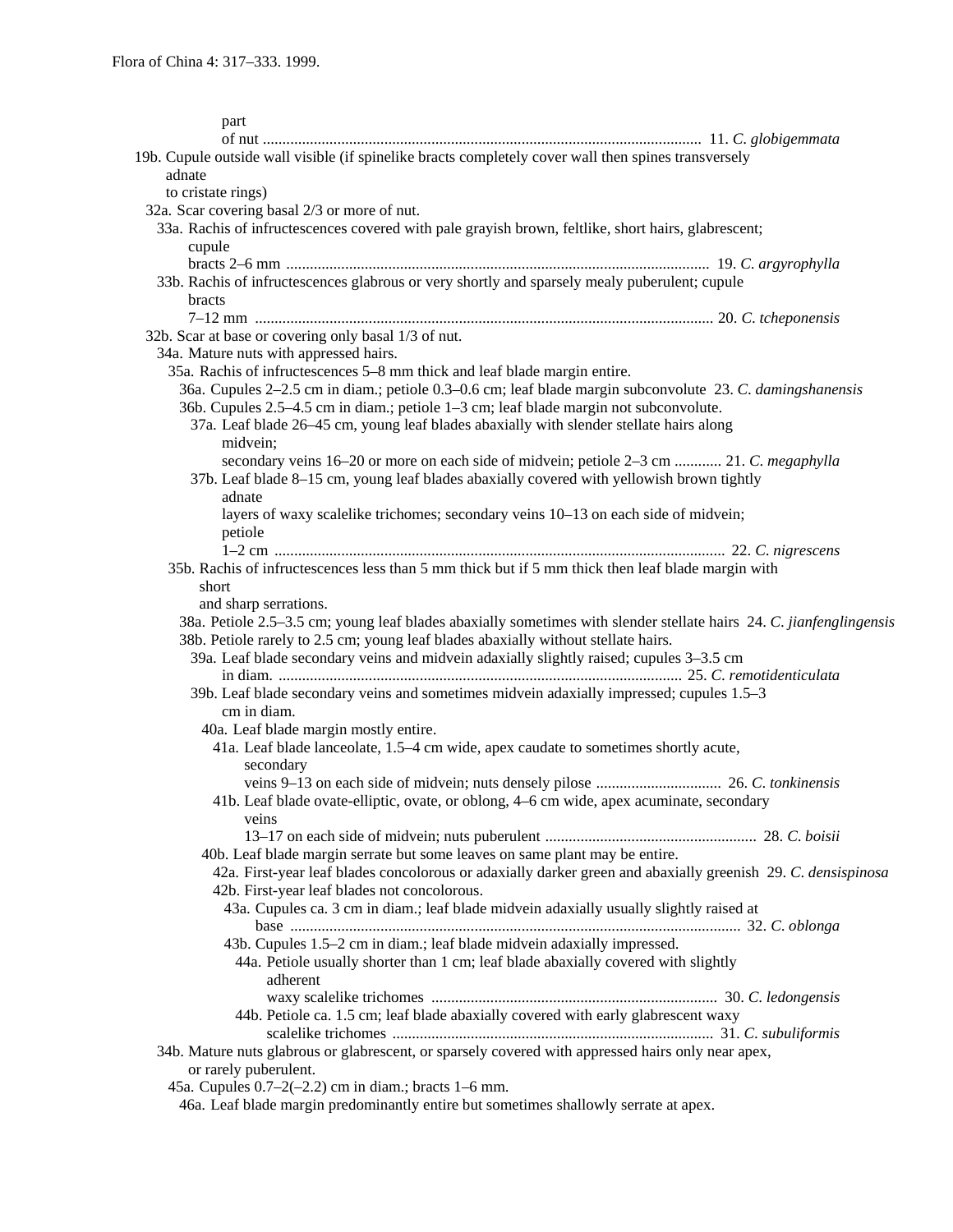| 47a. First-year leaf blades abaxially greenish; cupules 0.7–1.1 cm in diam.; leaf blade                                                                                  |
|--------------------------------------------------------------------------------------------------------------------------------------------------------------------------|
| secondary veins                                                                                                                                                          |
|                                                                                                                                                                          |
| 47b. First-year leaf blades abaxially red-brown; cupules 1.2-2.2 cm in diam.; leaf blade                                                                                 |
| secondary veins 11–18 on each side of midvein.                                                                                                                           |
| 48a. Petiole shorter than 1 cm; leaf blade secondary veins 14-18 on each side of midvein;                                                                                |
| leaf blades abaxially and infructescence rachises densely covered with early glabrescent                                                                                 |
|                                                                                                                                                                          |
| 48b. Petiole 1-1.5 cm; leaf blade secondary veins 11-14 on each side of midvein; leaf blades                                                                             |
| abaxially and infructescence rachises pubescent, covered with slightly adherent waxy                                                                                     |
|                                                                                                                                                                          |
| 46b. Leaf blade margin predominantly serrate but sometimes entire.                                                                                                       |
| 49a. First-year leaf blades abaxially with a thin greenish layer of adnate scalelike trichomes                                                                           |
|                                                                                                                                                                          |
| 49b. First-year leaf blades abaxially covered with reddish brown to yellowish brown waxy                                                                                 |
| scalelike trichomes, remaining distinctly different in color from adaxial surface with age.                                                                              |
| 50a. Leaf blade apex acute to rounded; midvein adaxially slightly raised; leaf blade widest                                                                              |
|                                                                                                                                                                          |
| 50b. Leaf blade apex acuminate to caudate; midvein adaxially impressed when dry (flat                                                                                    |
| when fresh); leaf blade widest from base to middle.                                                                                                                      |
| 51a. Petiole base not pillow-shaped; mature cupules rarely splitting; nut scar 8-9 mm in                                                                                 |
|                                                                                                                                                                          |
| 51b. Petiole base pillow-shaped; mature cupules splitting at apex; nut scar ca. 5 mm in diam.                                                                            |
| 46. C. carlesii                                                                                                                                                          |
| 45b. Cupules 2–3.5 cm in diam.; bracts 4–15 mm.                                                                                                                          |
| 52a. Leaf blade midvein adaxially raised at least from base to middle of blade.<br>53a. Petiole 1.5–2 cm; rachis of infructescences pubescent; mature cupules and bracts |
|                                                                                                                                                                          |
| 53b. Petiole 0.7–1.2 cm; rachis of infructescences glabrous; mature cupules and bracts                                                                                   |
| pubescent.                                                                                                                                                               |
|                                                                                                                                                                          |
|                                                                                                                                                                          |
| 52b. Leaf blade midvein adaxially flat to impressed.                                                                                                                     |
| 55a. Leaf blade margin predominantly serrate.                                                                                                                            |
|                                                                                                                                                                          |
| 56b. Cupule splitting regularly.                                                                                                                                         |
| 57a. Leaf blade 4-8 cm wide; bud scales and 1st-year branchlets covered with reddish                                                                                     |
| brown                                                                                                                                                                    |
| slightly loose waxy scalelike trichomes; petiole $1-2.5$ cm; cupules $2.5-3.5$ cm in diam.                                                                               |
|                                                                                                                                                                          |
| 57b. Leaf blade 1.5-3.5 cm wide; bud scales and 1st-year branchlets glabrous or covered                                                                                  |
| with                                                                                                                                                                     |
| early glabrescent waxy scalelike trichomes; petiole 0.3–0.7 cm; cupules 2–2.2 cm in                                                                                      |
|                                                                                                                                                                          |
| 55b. Leaf blade margin predominantly entire.                                                                                                                             |
|                                                                                                                                                                          |
| 58b. Leaf blade apex acute to acuminate.                                                                                                                                 |
| 59a. Petiole 2-2.5 cm; leaf blade elliptic to obovate-elliptic; cupule bracts 0.4-0.8 cm 37. C. ouonbiensis                                                              |
| 59b. Petiole 1-2 cm; leaf blade oblong, obovate-oblong, lanceolate, or rarely ovate; cupule                                                                              |
| bracts $0.8-1.5$ cm.                                                                                                                                                     |
| 60a. Young shoots tufted puberulent; leaf blade abaxially stellate cespitose along                                                                                       |
| midvein;                                                                                                                                                                 |
|                                                                                                                                                                          |
| 60b. Young shoots from middle to apex with scalelike trichomes; leaf blade abaxially                                                                                     |
| with a                                                                                                                                                                   |
| thick and mealy layer of scalelike trichomes; cupule bracts 0.8–1 cm; nuts conical to                                                                                    |
|                                                                                                                                                                          |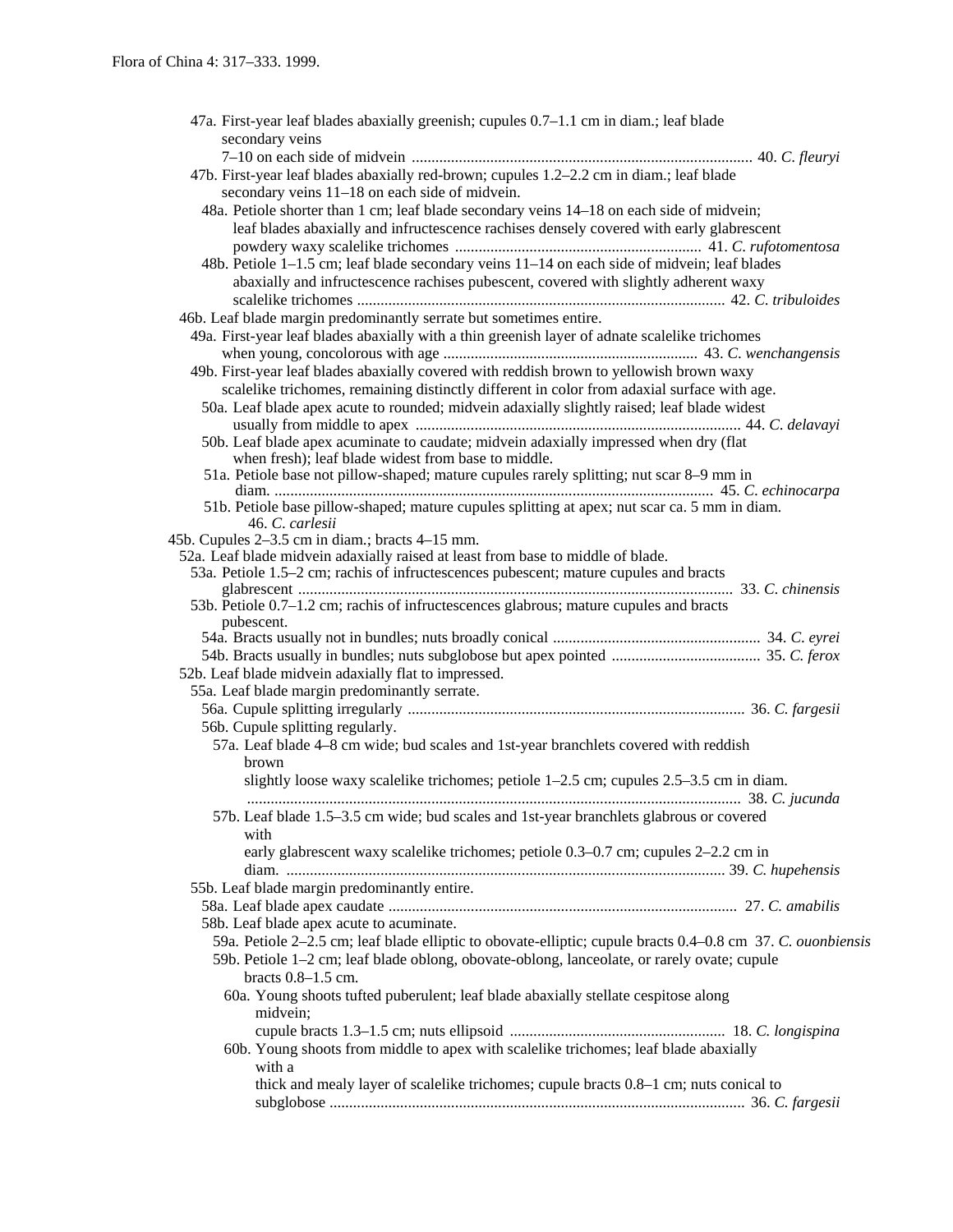**1. Castanopsis calathiformis** (Skan) Rehder & E. H. Wilson in Sargent, Pl. Wilson. 3: 204. 1916.

托丝锥 bao si zhui

*Quercus calathiformis* Skan in F. B. Forbes & Hemsley, J. Linn. Soc., Bot. 26: 508. 1899; *Lithocarpus calathiformis* (Skan) A. Camus; *Pasania calathiformis* (Skan) Hickel & A. Camus; *Synaedrys calathiformis* (Skan) Koidzumi.

Trees 5–10(–20) m tall. First-year branchlets black, dark black-brown, or dusky when dry, glabrous. Leaves spirally arranged, yellowish brown to gray; petiole 1– 2.5 cm; leaf blade oblong to obovate-elliptic, very variable in size, often  $15-25 \times 5-9$  cm, thickly papery, covered with brown-red slightly adnate small lamellate waxy scalelike trichomes when young, base cuneate, margin from base to middle undulate and crenate, apex acute, acuminate, or rounded; midvein adaxially raised; secondary veins 20–28 on each side of midvein or rarely fewer. Female inflorescences usually borne more toward apex of branches and if axillary then solitary, 8– 16 cm. Infructescences 10–20 cm. Cupules yellowish brown to dark grayish brown when dry, cupular, 0.8– 1.2 cm in diam., wall ca. 1 cm thick; bracts scalelike, triangular, annular or sometimes imbricate when young, thickened with age, adnate, arranged in 4–7 rib rings, waxy. Nut ovoid to ellipsoid,  $1-1.5$  cm  $\times$  3–6 mm, apically brown-red tomentose; scar basal, 3–6 mm in diam. Fl. Mar–May, fr. Oct–Dec.

Mixed and broad-leaved evergreen forests; 700–2200 m. SE Xizang, S Yunnan [Laos, Myanmar, N Thailand, N Vietnam]. *Castanopsis calathiformis, C. cerebrina, C. fissa, C. longzhouica, C. sclerophylla,* and *C. uraiana* form a group of related species with 1 flower per cupule, and cupule bracts reduced to scales. The first two species are also united by having plicate cotyledons, and the latter three by having flat-convex cotyledons.

**2. Castanopsis fissa** (Champion ex Bentham) Rehder & E. H. Wilson in Sargent, Pl. Wilson. 3: 203. 1916.

黧蒴锥 li shuo zhui

*Quercus fissa* Champion ex Bentham, Hooker's J. Bot. Kew Gard. Misc. 6: 114. 1854; *Castanopsis fissoides* Chun & C. C. Huang ex Luong; *C*. *tunkinensis* (Drake) Barnett (1944), not *C*. *tonkinensis* Seemen (1897); *Lithocarpus fissus* (Champion ex Bentham) A. Camus; *Pasania fissa* (Champion ex Bentham) Oersted; *Q. tunkinensis* Drake; *Shiia fissa* (Champion ex Bentham) Kudo; *Synaedrys fissa* (Champion ex Bentham) Koidzumi.

Trees; bud scales, shoot apexes, and young leaf blades abaxially yellowish brown puberulent and covered with rust-colored, small, lamellate, slightly adnate, waxy scalelike trichomes. Branchlets red-purple, prominently angular. Leaves spirally arranged, yellowish brown to gray; petiole 1–2.5 cm; leaf blade oblong to obovateelliptic, very variable in sizes, often  $15-25 \times 5-9$  cm, thickly papery, base cuneate, margin from base to middle undulate and crenate, apex acute, acuminate, or

rounded; midvein raised adaxially; secondary veins 20– 28 on each side of midvein or rarely fewer. Infructescence 8–18 cm; rachis glabrous. Cupule 1–1.5 cm in diameter, irregularly 2- or 3(or 4)-valved with valves often curled, covered with dark reddish brown mealy waxy scalelike trichomes, apex slightly cuspidate, wall 0.5–1 mm thick; bracts scalelike, triangular to squarish, imbricate when young but mostly united and in ring ribs with age. Nut globose to elliptic,  $1.3-1.8 \times$ 1.1–1.6 cm, apically brown-red tomentose; scar basal, 4–7 mm in diam. Fl. Apr–Jun, fr. Oct–Dec.

Broad-leaved evergreen forests; below 1600 m. S Fujian, Guangdong, Guangxi, S Guizhou, Hainan, S Hunan, S Jiangxi, SE Yunnan [N Thailand, N Vietnam].

Cupule shape of this species ranges from ellipsoid to ovoid and correlates with the distribution. Ellipsoid cupules occur in Fujian, E Guangdong, Jiangxi, and Hunan, while ovoid cupules occur in more western regions such as SE Yunnan and neighboring regions, including W Hainan and NE Vietnam.

**3. Castanopsis cerebrina** (Hickel & A. Camus) Barnett, Trans. & Proc. Bot. Soc. Edinburgh 34: 183. 1944.

毛叶杯锥 mao ye bei zhui

*Pasania cerebrina* Hickel & A. Camus, Ann. Sci. Nat., Bot., sér. 10, 3: 408. 1921; *Lithocarpus cerebrinus* (Hickel & A. Camus) A. Camus.

Trees; young branchlets and leaf blades reddish brown, densely puberulent with simple and stellate hairs and covered with slightly loose, small, lamellate, waxy scalelike trichomes. Branchlets red-purple, prominently angular. Leaves spirally arranged, yellowish brown to gray; petiole 1–2.5 cm; leaf blade oblong to obovateelliptic, often  $15-25 \times 5-9$  cm, thickly papery, base cuneate, margin from base to middle undulate and crenate, apex acute, acuminate, or rounded; midvein adaxially raised; secondary veins 20–28 on each side of midvein or rarely fewer. Rachis of female inflorescences sparsely puberulent and covered with waxy scalelike trichomes. Cupule cupular,  $1.8-2.2 \times$ 1.5–2.5 cm, base stipitate, stipe 5–8 mm, wall 0.5–1 mm thick; bracts mound-shaped, arranged in disconnected rings, sparsely puberulent, covered with waxy scalelike trichomes. Nut narrowly conical, 2–2.5  $\times$  1.4–2.2 cm, tomentulose, apex sometimes 3-angled; scar 0.8–1.2 cm in diam. Fl. Apr, fr. Oct.

Broad-leaved evergreen forests; 200–700 m. SE Yunnan [N Thailand, N Vietnam].

**4. Castanopsis uraiana** (Hayata) Kanehira & Hatusima, Trans. Nat. Hist. Soc. Taiwan 29: 155. 1939.

淋漓锥 lin li zhui

*Quercus uraiana* Hayata, J. Coll. Sci. Imp. Univ. Tokyo 30(1): 299. 1911; *Limlia uraiana* (Hayata) Masamune & Tomiya; *Lithocarpus uraiana* (Hayata) Hayata; *Pasania uraiana* (Hayata) Schottky; *Q. paohangii* Chun & Tsiang; *Q*. *randaiensis* Hayata; *Shiia uraiana*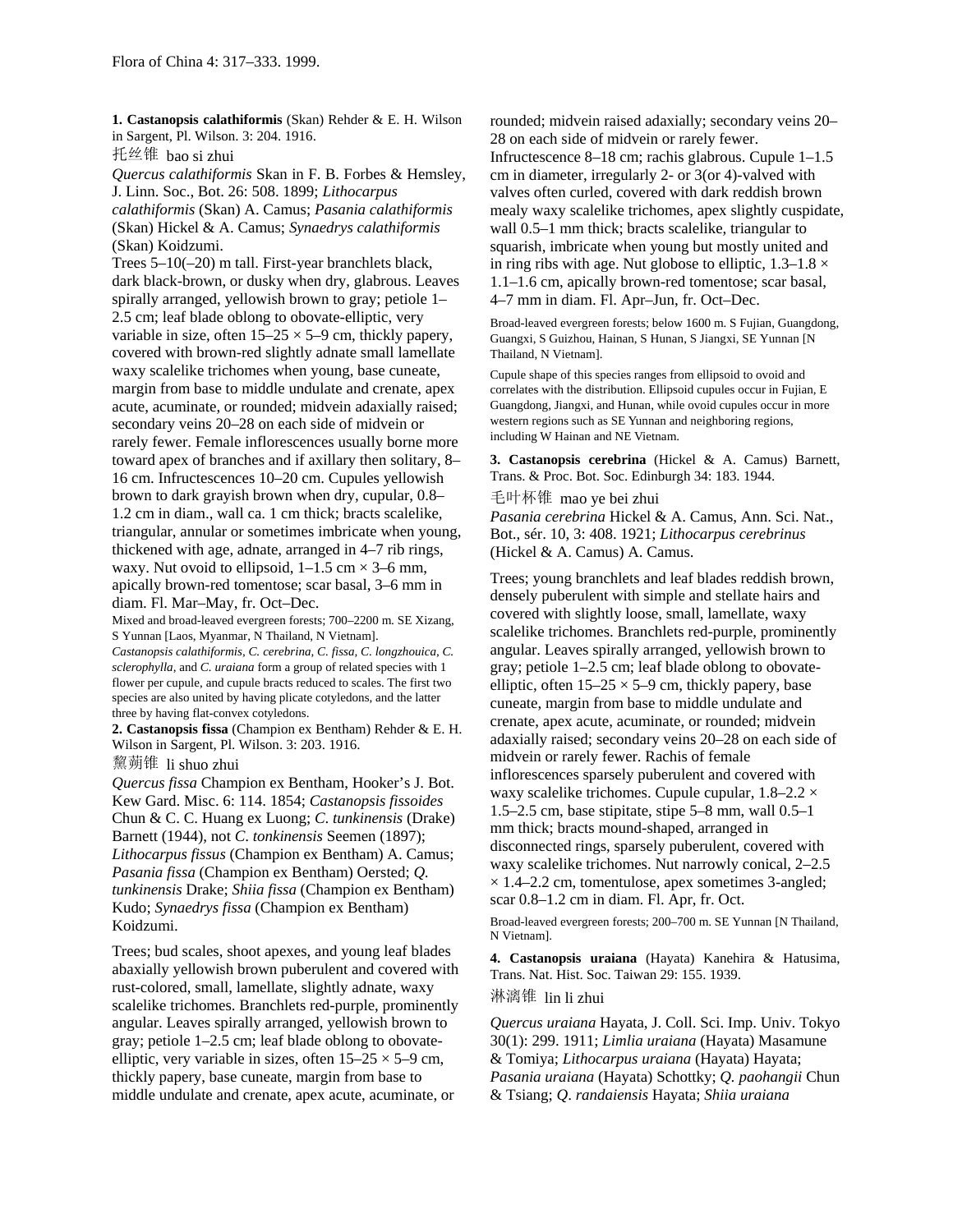(Hayata) Kanehira & Hatusima; *Synaedrys uraiana* (Hayata) Koidzumi.

Trees. Young shoots often sparsely puberulent and with small, lamellate, waxy scalelike trichomes or glabrous, sparsely lenticellate. Leaves distichous; petiole 0.7–1.5 cm; leaf blade ovate-elliptic, ovate, lanceolate, or sometimes obovate,  $7-13 \times 2-3$  cm, papery, abaxially covered with brown to reddish brown, tight, waxy scalelike trichomes when young but grayish brown to nearly concolorous with age, base attenuate and inaequilateral, margin apically sparsely serrate or entire, apex slightly pointed, acute, or caudate and often bent to 1 side; midvein adaxially flat to slightly impressed or from middle to apex slightly raised; secondary veins 7– 12 on each side of midvein, very slender, evident. Infructescences 5–10 cm; rachis ca. 2 mm thick, sparsely gray lenticellate. Cupule shallowly cupular, 5–  $6 \times 7$ –12 mm, enclosing 1/4–1/3 of nut, wall less than 1 mm thick; bracts reduced to scales, triangular to ovate, adnate, imbricate, dusky puberulent. Nut 1 per cupule, broadly conical, 0.7–1.5 cm; scar basal, 5–6 mm in diam. Fl. Mar–May, fr. Sep–Oct of following year.

• Broad-leaved evergreen forests; 400–1500 m. Fujian, E to N Guangdong, NE Guangxi, S Hunan, S Jiangxi, Taiwan.

**5. Castanopsis longzhouica** C. C. Huang & Y. T. Chang, Guihaia 5: 186. 1985.

龙州锥 long zhou zhui

Trees; branchlets, leaf blades, and infructescences glabrous. Young shoots grayish, sparsely lenticellate; lenticels grayish, slightly raised. Petiole 1–1.5 cm; leaf blade elliptic, ovate-elliptic, or sometimes obovate, 8– 10 cm, firmly papery, slightly brittle, concolorous, abaxially with a thin layer of closely adherent grayish waxy scalelike trichomes, base attenuate, margin from middle to apex dentate to crenate, apex acute and slightly pointed; midvein abaxially prominently raised; secondary veins 9–12 on each side of midvein. Female inflorescences 1–2 cm; flowers few, solitary along rachis. Infructescences almost as long as rachis, sparsely lenticellate; lenticels grayish. Cupule shallowly cupular, 5–6 mm, covering base or no more than basal 1/4 of nut; bracts imbricate, adnate, broadly ovate to ovate-elliptic, gray puberulent, margin slightly membranous. Nut broadly conical,  $1-1.5$  cm in diam.; scar basal, ca. 4 mm in diam. Fl. Feb–Mar, fr. Aug–Sep.

• Broad-leaved evergreen forests; 400–600 m. Guangxi (Longzhou Xian).

**6. Castanopsis sclerophylla** (Lindley & Paxton) Schottky, Bot. Jahrb. Syst. 47: 638. 1912.

苦槠 ku zhu

*Quercus sclerophylla* Lindley & Paxton, Paxt. Fl. Gard. 1: 59. 1850; *Lithocarpus chinensis* (Abel) A. Camus; *Q. chinensis* Abel (1818), not *Castanopsis chinensis*

Hance (1868); *Q. cuspidata* Thunberg var. *sinensis* A. de Candolle; *Synaedrys sclerophylla* (Lindley & Paxton) Koidzumi.

Trees; branches and leaf blades glabrous. Young shoots reddish brown, slightly angulate. Petiole 1.5–2.5 cm; leaf blade oblong, ovate-elliptic, or obovate-elliptic, 7– 15 cm, leathery, adaxially silver-gray with age, base rounded to broadly cuneate and usually inaequilateral, margin from middle to apex serrulate or rarely entire, apex acuminate, cuspidate, or shortly caudate; midvein slightly impressed from base to middle and slightly raised from middle to apex; secondary veins 10–15 on each side of midvein, prominent to very slender, evident. Rachis of inflorescences glabrous. Female inflorescence ca. 15 cm. Infructescences 8–15 cm. Cupule globose to subglobose, 1.2–1.5 cm in diam., completely or almost completely enclosing nut, irregularly valved, outside yellowish brown puberulent, wall to 1 mm thick; bracts scalelike, 3- or 4-angled, sometimes only base connate, in annular umbones. Nut  $1(-3)$  per cupule, subglobose,  $1-1.4$  cm in diam., tomentulose, apex mucronulate; scar basal, 7–9 mm in diam. Fl. Apr–May, fr. Oct–Nov.

• Broad-leaved evergreen forests; 200–1000 m. Anhui, Fujian, Guangxi, NE Guizhou, Hubei, Hunan, Jiangsu, Jiangxi, E Sichuan, Zhejiang.

The nuts are used for food.

*Castanopsis* ×*kuchugouzhui* C. C. Huang & Y. T. Chang (Guihaia 16: 301. 1996) is a hybrid between *C. sclerophylla* and *C. tibetana* with a population on Yuelu Shan in Changsha Shi, Hunan. The bracts apically and along the sides of the cupule are 5–8 mm and spinelike, like those of *C. tibetana,* but among them, as well as the basal bracts, are small, triangular to multiangular, and lamellate bracts like those of *C. sclerophylla*.

**7. Castanopsis kawakamii** Hayata, J. Coll. Sci. Imp. Univ. Tokyo 30(1): 300. 1911.

吊皮锥 diao pi zhui

*Castanopsis greenii* Chun; *C*. *oerstedii* Hickel & A. Camus.

Trees. Branches glabrous; young shoots dark reddish brown, glabrous, sparsely lenticellate; lenticels dark gray. Petiole 1–2.5 cm; leaf blade ovate to lanceolate,  $6-12 \times 2-5$  cm, dark reddish brown when young and remaining so abaxially, leathery with age, base broadly cuneate to rounded and inaequilateral, margin entire or rarely 1–3-toothed near apex, apex caudate; midvein adaxially slightly raised from base to middle but flat to slightly impressed from middle to apex; secondary veins 9–12 on each side of midvein; tertiary veins reticulate, conspicuous. Female inflorescences 5–10 cm; rachis glabrous. Cupule globose, 6–8 cm in diam., splitting into 4(or 5) segments when mature, inside densely dusky tomentulose, wall ca. 3 mm thick; bracts spinelike, connected to radial branched bundles in middle part of cupule or slightly basally, 2–3 cm, sparsely pubescent to nearly glabrous. Nut 1 per cupule, oblate,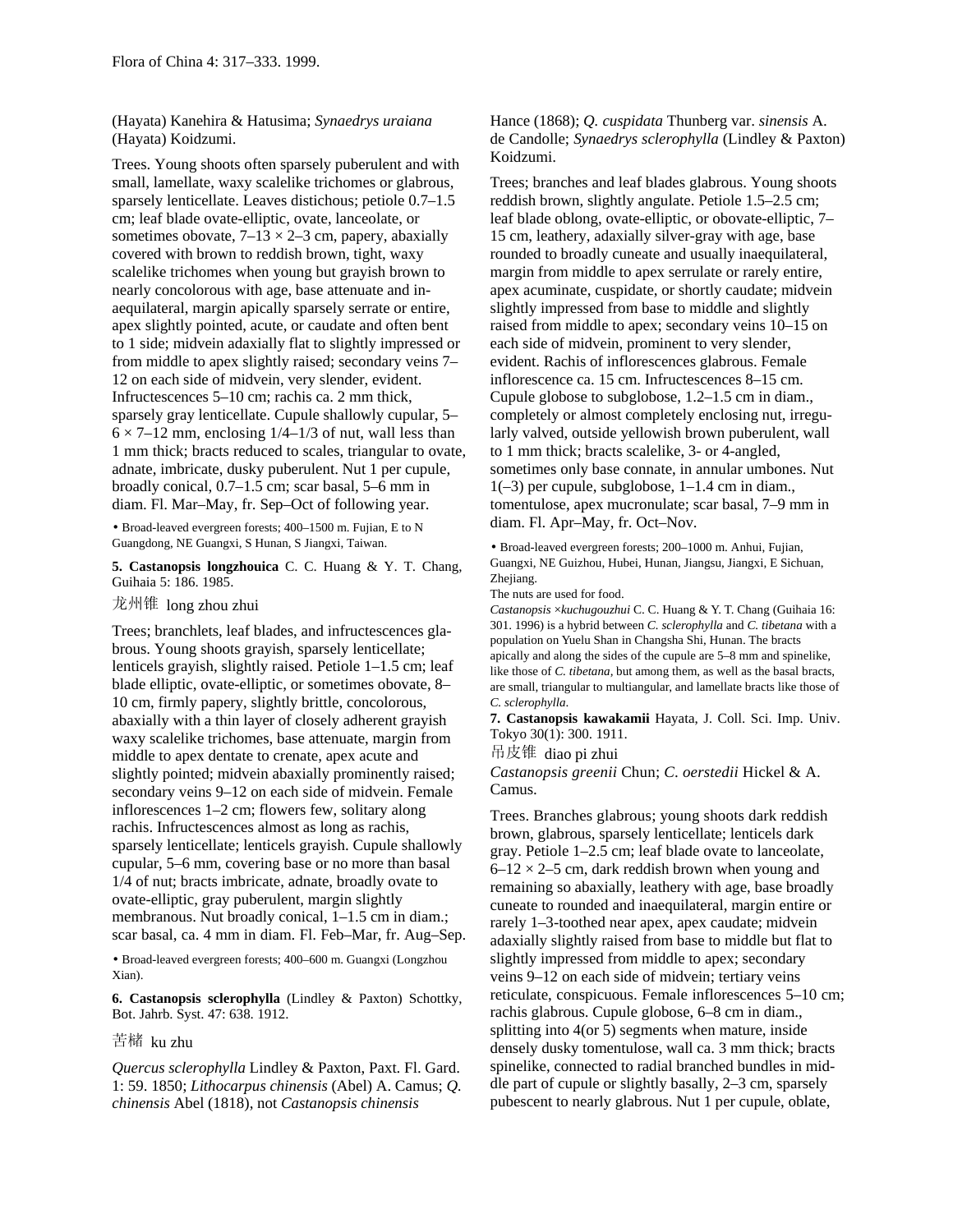$1.2-1.5 \times 1.7-2$  cm, densely orangish brown puberulent; scar covering ca.  $1/3(-1/2)$  of nut. Fl. Mar–Apr, fr. Aug–Oct of following year.

Broad-leaved evergreen forests; below 1000 m. S Fujian, Guangdong, SE Guangxi, S Jiangxi, C Taiwan [Vietnam].

Reports of *Castanopsis borneensis* King from Taiwan are referable to *C. kawakamii*. *Castanopsis concinna, C. fordii, C. globigemmata, C. hainanensis, C. hystrix, C. indica, C. kawakamii, C. mekongensis,* and *C. tibetana* form a group of related species with cupules splitting regularly into 4 parts, bract with varying length that are basally connate into fascicles, and a scar that occupies the basal 1/4 to 1/3 of the nut.

**8. Castanopsis hystrix** J. D. Hooker & Thomson ex A. de Candolle, J. Bot. 182. 1863.

红锥 hong zhui

*Castanea bodinieri* H. Léveillé & Vaniot; *Castanopsis bodinieri* (H. Léveillé & Vaniot) Koidzumi; *C*. *brunnea* (H. Léveillé) A. Camus; *C*. *lohfauensis* Hu; *C*. *tapuensis* Hu; *Quercus brunnea* H. Léveillé. Trees. Young shoots purple-brown, slender, sparsely to densely puberulent and with yellowish brown small lamellate waxy scalelike trichomes. Petiole ca. 1 cm or rarely longer; leaf blade lanceolate to obovate-elliptic,  $4-9 \times 1.5-4$  cm or rarely smaller or larger, papery to thinly leathery, pubescent when young but early glabrescent, at least adaxially along midvein with very lax and thick or tight and thin, reddish brown to yellowish brown, small, lamellate, waxy scalelike trichomes, base sharply acute to rounded and inaequilateral, apex mucronate to caudate; midvein adaxially impressed; secondary veins 9–15 on each side of midvein, very slender, evident. Female inflorescence solitary in leaf axil. Infructescence ca. 15 cm. Cupule globose, 2.5–4 cm in diam., splitting into 4 segments, wall ca. 2.5 mm thick; bracts spinelike, completely covering cupule, 6–10 mm, sparsely puberulent, base of some connate into bundles. Nut 1 per cupule, broadly conical,  $1-1.5 \times 0.8-1.3$  cm, glabrous; scar basal. Fl. Apr–Jun, fr. Aug–Nov of following year. Broad-leaved evergreen forests; near sea level to 1600 m. SE Fujian, Guangdong, Guangxi, Guizhou, Hainan, SW Hunan, SE Xizang

(Mêdog Xian), S Yunnan [Bhutan, Cambodia, NE India, Laos, Myanmar, Nepal, Sikkim, Vietnam].

**9. Castanopsis concinna** (Champion ex Bentham) A. de Candolle in Hance, J. Bot. 1: 182. 1863.

华南锥 hua nan zhui

*Castanea concinna* Champion ex Bentham, Hooker's J. Bot. Kew Gard. Misc. 6: 115. 1854; *Castanopsis oblongifolia* W. C. Cheng & C. S. Chao. Trees; young shoots and rachis of inflorescences yellowish brown to reddish brown puberulent and with early glabrescent, very thick, small, lamellate, waxy scalelike trichomes. Petiole ca. 4–12 mm; leaf blade elliptic, oblong-orbicular, or sometimes oblanceolate,  $5-10 \times 1.5-3.5(-5)$  cm, leathery, brittle, margin and midvein pilose when young, base shortly attenuate to broadly cuneate and usually symmetric but sometimes

slightly asymmetric, margin entire or apically sparsely serrulate, apex mucronate to acuminate; midvein adaxially prominently impressed; secondary veins 12– 16 on each side of midvein. Female inflorescences 5–10 cm. Infructescences 4–8 cm; rachis 4–6 mm thick. Cupule globose, 5–6 cm in diam., splitting into 4 regular segments, wall 2–4 mm thick; bracts spinelike, entirely covering cupule, 1–2 cm, puberulent, base connate into bundles. Nut 1 per cupule, ± conical, ca. 1  $\times$  1.4 cm, densely pubescent; scar covering ca. 1/3 but no more than 1/2 of nut. Fl. Apr–May, fr. Sep–Oct of following year.

• Broad-leaved evergreen forests; below 500 m. S Guangdong, S Guangxi.

**10. Castanopsis mekongensis** A. Camus, Bull. Soc. Bot. France 85: 653. 1938 [1939].

湄公锥 mei gong zhui

*Castanopsis fohaiensis* Hu; *C*. *lantsangensis* Hu; *C*. *wangii* Hu & W. C. Cheng.

Trees; young shoots, petioles, leaf blades abaxially, and rachis of inflorescences densely pubescent. Petiole 1–2 cm; leaf blade ovate-elliptic, broadly elliptic, or sometimes ovate,  $15-25 \times 5-8$  cm, thickly papery to leathery, abaxially grayish, adaxially dark black-brown when young, grayish brown to yellowish gray when dry, puberulent on midvein, base rounded to acute and symmetric or inaequilateral, margin entire, apex acuminate; midvein and secondary veins adaxially usually impressed; secondary veins 12–16 on each side of midvein. Infructescence ca. 10 cm or rarely longer. Cupule globose, 5–6 cm in diam., wall ca. 2 mm thick; bracts spinelike, entirely covering cupule, 1–1.5 cm, sparsely pubescent, base connate into bundles. Nut 1 per cupule, oblate,  $1.3-1.6 \times 1.5-2$  cm, densely pubescent; scar covering ca. 1/3 of nut. Fl. Mar–Apr, fr. Aug–Oct of following year.

Broad-leaved evergreen forests; 600–2000 m. S to SE Yunnan [Laos].

**11. Castanopsis globigemmata** Chun & C. C. Huang in C. C. Huang & Y. T. Chang, Guihaia 16: 300. 1996. 圆芽锥 yuan ya zhui

Trees. Branchlet black-brown when dry, densely lenticellate; lenticels slightly raised. Petiole 8–10 mm; leaf blade ovate-elliptic to lanceolate,  $10-15 \times 3.5-5$ cm, nearly leathery, pilose and with tight brown, waxy scalelike trichomes, abaxially when young and on both sides along midvein, base broadly cuneate to acute and inaequilateral, margin entire or with 1–3 shallow teeth from middle to apex, apex long acuminate to caudate; midvein at least from base to middle adaxially raised; secondary veins 9–12 on each side of midvein. Rachis of inflorescences sparsely puberulent and with brown, stellate, waxy scalelike trichomes. Infructescences 5–7 cm; cupules clustered from middle to apex of rachis. Cupule globose, 6–7 cm in diam., splitting into 4 regular segments when mature, wall 3–4 mm thick;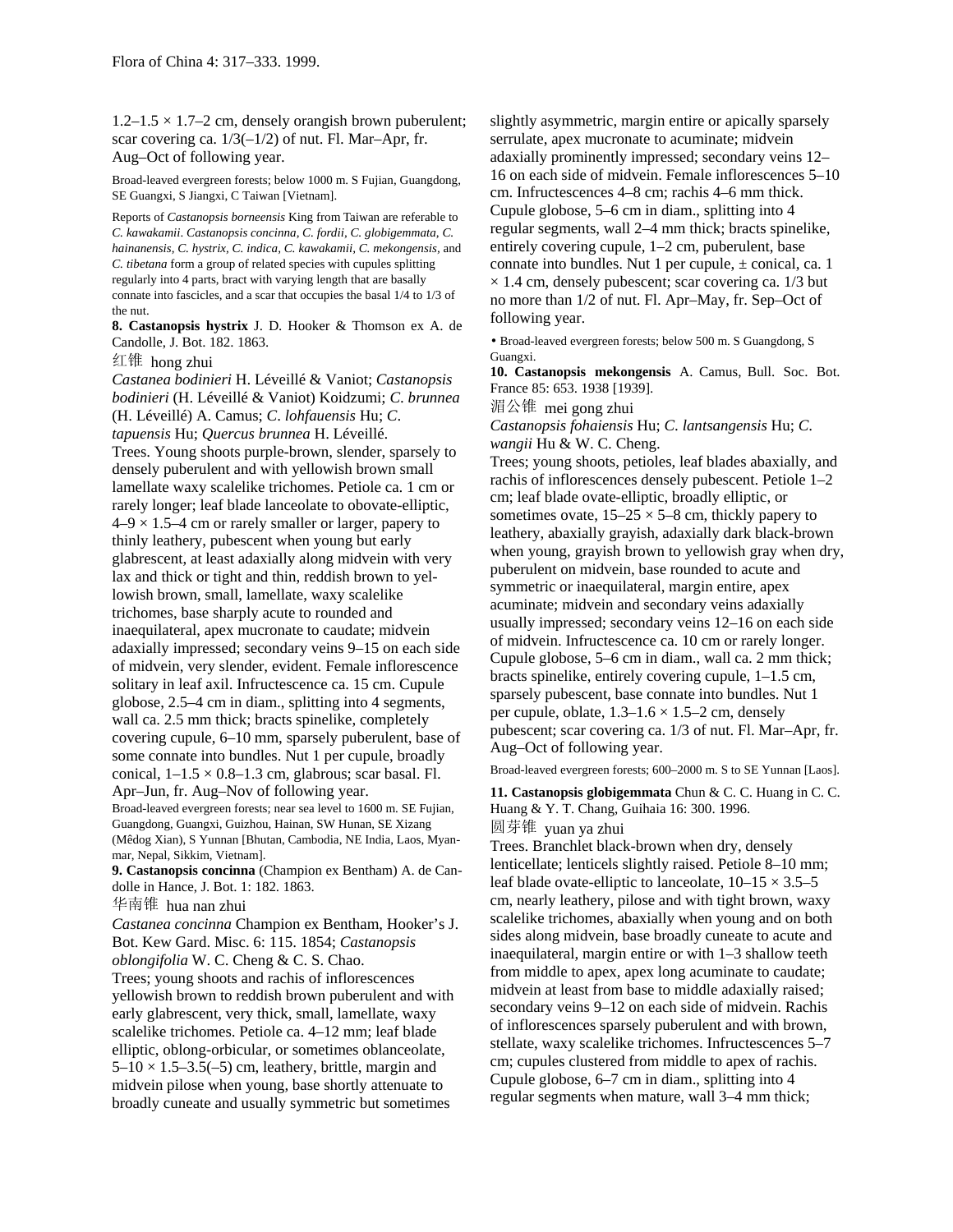bracts spinelike, entirely covering cupule, 1–1.5 cm, base connate into bundles. Nut 1 per cupule, broadly conical, 2–3.5 cm in diam., densely pubescent; scar basal. Fl. Aug–Sep, fr. Oct–Nov of following year.

• Broad-leaved evergreen forests; ca. 1400 m. SE Yunnan (Pingbian Miaozu Zizhixian).

#### **12. Castanopsis fordii** Hance, J. Bot. 22: 230. 1884.

### 毛锥 mao zhui

Trees; bud scales, young shoots, petioles, leaf blades abaxially, and rachis of inflorescences densely covered with brown to reddish brown, slightly rough long tomentum. Petiole 1–3(–5) mm, usually tapering toward apex; leaf blade oblong, lanceolate, or oblanceolateoblong,  $9-18 \times 3-7$  cm, leathery, abaxially reddish brown when young but grayish brown to grayish with age, base cordate, shallowly auriculate, or rarely rounded, margin entire and revolute, apex acute, mucronate, or rarely rounded; midvein adaxially prominently impressed; secondary veins 14–18 on each side of midvein or fewer. Infructescences dense, 6–12 cm. Cupule 5–6 cm in diam., splitting into 4(or 5) regular segments, wall 3–4 mm thick; bracts spinelike, entirely covering cupule, 1–2 cm, pubescent, base connate into many bundles. Nut 1 per cupule,  $\pm$  conical,  $1.2-1.5 \times 1.5-2$  cm, densely pubescent; scar covering ca. 1/3 of nut. Fl. Mar–Apr, fr. Sep–Oct of following year.

• Broad-leaved evergreen forests; below 1200 m. S Fujian, Guangdong, SE Guangxi, S Hunan, S Jiangxi, S Zhejiang.

#### **13. Castanopsis tibetana** Hance, J. Bot. 13: 367. 1875.

钩锥 gou zhui

*Castanopsis chengfengensis* Hu; *Quercus franchetiana* H. Léveillé ex A. Camus.

Trees. Young shoots black to black-brown when dry, glabrous. Petiole 1.5–3 cm; leaf blade ovate-elliptic, ovate, oblong, or obovate-elliptic,  $15-30 \times 5-10(-13)$ cm, leathery, dark purple-brown when young, abaxially thinly covered with reddish brown to yellowish brown, waxy scalelike trichomes, base rounded to shortly cuneate and symmetric or sometimes inaequilateral, margin serrate except basally entire, apex acuminate, mucronate, or caudate; midvein adaxially impressed; secondary veins 15–18 on each side of midvein. Female inflorescences 5–25 cm; rachis 4–6 mm thick. Cupule globose, 6–8 cm in diam., splitting into 4(or 5) regular segments, wall 3–4 mm thick; bracts spinelike, entirely covering cupule, 1.5–2.5 cm, subglabrous to sparsely puberulent, base usually connate into bundles. Nut 1 per cupule,  $\pm$  conical,  $1.5-1.8 \times 2-2.8$  cm, hairy; scar covering ca. 1/4 of nut. Fl. Apr–May, fr. Aug–Oct of following year.

• Broad-leaved evergreen forests; below 1500 m. S Anhui, Fujian, Guangdong, Guangxi, Guizhou, SW Hubei, Hunan, Jiangxi, SE Yunnan, S Zhejiang.

**14. Castanopsis indica** (Roxburgh ex Lindley) A. de Candolle in Hance, J. Bot. 1: 182. 1863. 印度锥 yin du zhui

*Castanea indica* Roxburgh ex Lindley in Wallich, Pl. Asiat. Rar. 2: 5. 1830; *Castanopsis macrostachya* Hu; *C*. *sinensis* A. Chevalier; *C*. *subacuminata* Hayata; *Quercus indica* (Roxburgh ex Lindley) Drake. Trees; young shoots, petioles, leaf blades abaxially, and rachis of inflorescences yellowish brown puberulent. Petiole 5–10(–15) mm; leaf blade ovate-elliptic, elliptic, or sometimes obovate-elliptic,  $9-20 \times (4-)6-10$  cm, thickly papery, abaxially puberulent or glabrescent, base cuneate to rounded and usually inaequilateral, margin serrate except basally entire, apex mucronate to acuminate; midvein adaxially impressed; secondary veins 15–25 on each side of midvein. Female inflorescence ca. 40 cm. Infructescences dense, 10–27 cm. Cupule globose, 3.5–4 cm in diam., usually splitting into 4 segments when mature, wall ca. 1 mm thick; bracts spinelike, entirely covering cupule, to 1.5 cm, straight or bent, base connate into bundles. Nut 1(or 2) per cupule, broadly conical, 1–1.4 cm in diam., densely hairy; scar covering ca. 1/4 of nut. Fl. Mar– May, fr. Sep–Nov of following year.

Broad-leaved evergreen forests; below 1500 m. S Guangdong, S Guangxi, S Hainan, Taiwan, SE Xizang (Mêdog Xian), S Yunnan [Bangladesh, Bhutan, NE India, Laos, Myanmar, Nepal, Sikkim, Thailand, Vietnam].

**15. Castanopsis hainanensis** Merrill, Philipp. J. Sci. 21: 340. 1922.

海南锥 hai nan zhui

Trees; branchlets, petioles, young leaf blades abaxially, rachis of inflorescences, and perianth covered with reddish brown, dusky, or grayish brown, very short, felted puberulence. Petiole 1–1.8 cm; leaf blade obovate, obovate-elliptic, ovate-elliptic, or broadly ovate,  $5-12(-17) \times 2.5-5(-6)$  cm, thickly papery to nearly leathery, abaxially often grayish with age, base acute to broadly cuneate, margin serrate except basally entire, apex rounded to mucronate; midvein adaxially impressed but often slightly raised on sprouted branch leaves; secondary veins 10–15(–18) on each side of midvein. Infructescences 10–17 cm; rachis 5–6 mm thick. Cupule 4–5 cm in diam., wall ca. 1 mm thick; bracts spinelike, congested, entirely covering cupule, to 1.5 cm, basally connate. Nut 1 per cupule, broadly conical,  $1.2-1.5 \times 1.6-2$  cm, densely pubescent; scar exceeding base of nut. Fl. Mar–Apr, fr. Aug–Oct of following year.

• Broad-leaved evergreen forests; below 400 m. Hainan. Could be recognized as an insular subspecies of *Castanopsis indica*. The status of *C. undulatifolia* G. A. Fu (Guihaia 14: 301. 1994) is uncertain, but it may be conspecific with *C. hainanensis*.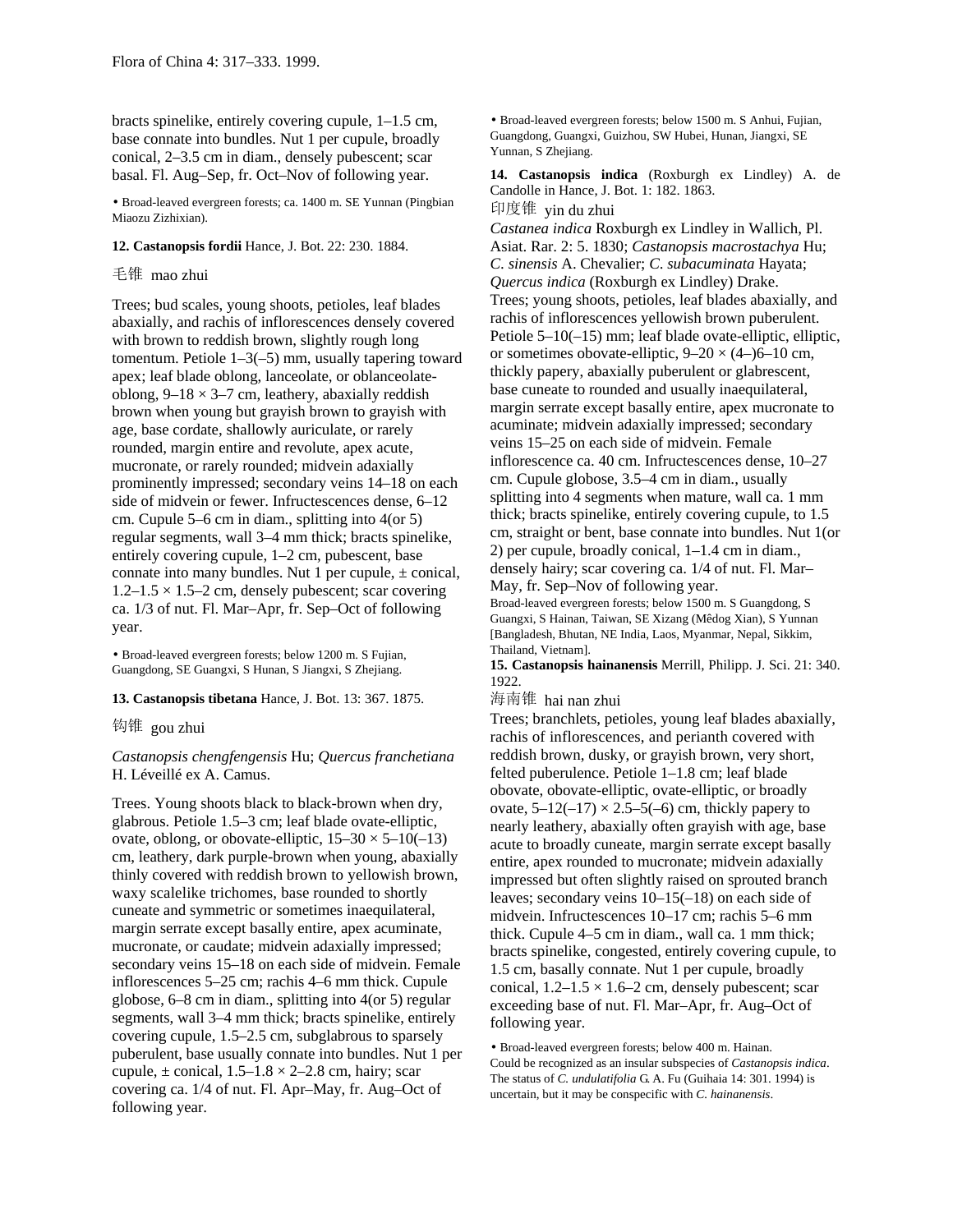**16. Castanopsis clarkei** King ex J. D. Hooker, Fl. Brit. India 5: 623. 1888.

棱刺锥 leng ci zhui

Trees; young shoots and rachis of inflorescences densely puberulent. Winter bud scales velutinous. Petiole 1.5–3 cm; leaf blade elliptic to oblong,  $10-20 \times$ 5–9 cm, thickly papery to nearly leathery, base acute and inaequilateral, margin serrate except basally entire, apex mucronate; midvein abaxially conspicuously raised, adaxially slightly impressed; secondary veins 14–20. Female inflorescences ca. 20 cm. Infructescence rachis 4–5 mm thick. Cupule subglobose, 3.5–4(–5) cm in diam., wall ca. 1.5 mm thick; bracts spinelike, congested, entirely covering cupule, 1–1.5 cm, 3- or 4 angled in cross section, free or base connate into bundles, nearly glabrous. Nut 1 per cupule, broadly conical, 1.4–1.6 cm, apex cuspidate; scar basal. Fl. Mar–May, fr. Oct–Dec of following year.

Broad-leaved evergreen forests; 500–800 m. SE Xizang (Mêdog Xian), S Yunnan [NE India, NE Myanmar].

**17. Castanopsis choboensis** Hickel & A. Camus, Notul. Syst. (Paris) 4: 122. 1928.

窄叶锥 zhai ye zhui

Trees. Petiole 1–2 cm; leaf blade narrowly elliptic to lanceolate,  $8-15 \times 3-5$  cm or rarely larger, thickly papery, base acute to cuneate and often oblique, margin serrate-dentate, apex mucronate to caudate; midvein slightly impressed; secondary veins 16–20 on each side of midvein, adaxially shallowly furrowed and impressed or slightly raised. Inflorescence rachis sparsely and shortly hairy. Infructescences 8–18 cm. Cupule wall 1–2 mm thick; bracts spinelike, congested, entirely covering cupule, free or base connate into bundles. Nut 1 per cupule, ovoid, ca. 1.5 cm, pubescent; scar basal, ca. 1 cm in diam. Fl. Apr–Jun, fr. Oct–Dec of following year.

Broad-leaved evergreen forests on limestone; below 1000 m. W Guangxi, S Guizhou, SE Yunnan [NE Vietnam].

Very similar, if not identical, to *Castanopsis indica*.

**18. Castanopsis longispina** (King ex J. D. Hooker) C. C. Huang & Y. T. Chang, Guihaia 12: 1. 1992.

#### 长刺锥 chang ci zhui

*Castanopsis tribuloides* Smith var. *longispina* King ex J. D. Hooker, Fl. Brit. India 5: 623. 1888; *C*. *ferox* Spach var. *longispina* (King ex J. D. Hooker) A. Camus.

Trees. Young shoots purple-brown, slightly angulate, tufted puberulent, glabrescent. Petiole 1–1.5 cm; leaf blade oblong to obovate-oblong,  $14-24 \times 5-8$  cm, 1styear leaf blades papery and abaxially covered with very small stellate cespitose hairs along midvein, base acute to rounded, margin entire, apex shortly acuminate; secondary veins 12–16 on each side of midvein,

adaxially  $\pm$  impressed. Infructescence rachis 4–5 mm thick. Cupule wall ca. 1 mm thick; bracts spinelike, congested, almost completely covering cupule, 1.3–1.5 cm, stiff, free or a few in bundles, puberulent. Nut ellipsoid,  $2-3 \times$  ca. 1 cm, glabrescent; scar ca. 8 mm in diam.

Broad-leaved evergreen forests; 800–900 m. SE Xizang (Mêdog Xian) [Bangladesh, NE India, Myanmar, Sikkim]. In India, the species grows at elevations from 200–1200 m.

**19. Castanopsis argyrophylla** King ex J. D. Hooker, Fl. Brit. India 5: 622. 1888.

银叶锥 yin ye zhui

Trees; branches and leaf blades glabrous. Shoots blackish brown when dry. Petiole 1–2.5 cm; leaf blade elliptic, ovate, lanceolate, or sometimes obovate, 10–20  $\times$  4–7 cm, thickly leathery, abaxially often grayish, adaxially yellow-green when dry, base cuneate to rounded, margin entire, apex mucronate to acuminate; midvein adaxially raised; secondary veins 10–13 on each side of midvein. Infructescences 10–25 cm; rachis covered with pale grayish brown, feltlike, short hairs, glabrescent. Cupule globose, 2.5–3.5 cm in diam., puberulent when young, outside glabrescent, wall 1–1.5 mm thick; bracts spinelike, arranged in discontinuous rings or spirals, 2–6 mm, free or base slightly connate. Nut 1(–3) per cupule, subglobose, 1.5–1.8 cm in diam., densely puberulent. Fl. May–Jun, fr. Oct–Dec of following year.

Broad-leaved evergreen forests; 1000–1500 m. S Yunnan [NE India, Laos, Myanmar, Thailand, Vietnam].

**20. Castanopsis tcheponensis** Hickel & A. Camus, Notul. Syst. (Paris) 4: 123. 1928.

薄叶锥 bao ye zhui

Trees; branches and leaf blades glabrous. Petiole ca. 1 cm; leaf blade elliptic to ovate-elliptic,  $10-15 \times 4-6$  cm, papery, yellow-green when dry; midvein and secondary veins adaxially slightly raised; secondary veins 9–13 on each side of midvein. Rachis of inflorescences glabrous or very shortly and sparsely mealy puberulent. Female inflorescences 10–25 cm. Cupules shortly stalked when young, subglobose when mature, ca. 3 cm in diam., blackish brown when dry, wall ca. 1 mm thick; bracts spinelike, almost entirely covering cupule, 7–12 mm, slender, free or a few in bundles, glabrous, without scalelike trichomes, basally blackish brown when dry, apically yellowish brown. Nut 1 per cupule, broadly ovoid to subglobose,  $1.5-1.8 \times 1.2-1.4$  cm, glabrous or subglabrous; scar covering more than 3/4 of nut. Fl. Mar–Apr, fr. Oct–Nov.

Broad-leaved evergreen forests; 900–1400 m. S Yunnan [Laos, Myanmar, Vietnam].

**21. Castanopsis megaphylla** Hu, Bull. Fan Mem. Inst. Biol., Bot. 10: 85. 1940.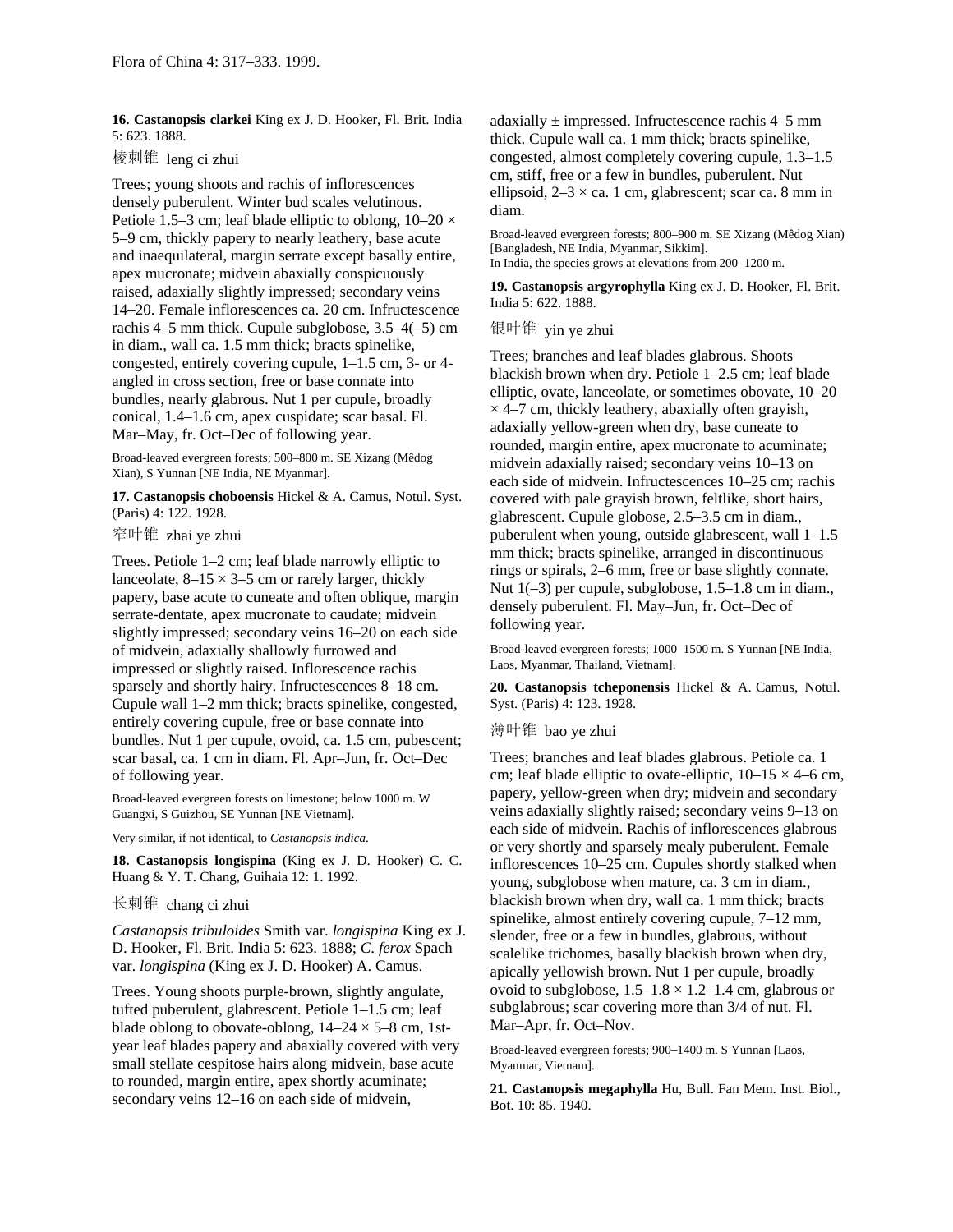### 大叶锥 da ye zhui

Trees; bud scales, young shoots, and rachis of inflorescences grayish brown puberulent with small, lamellate, waxy scalelike trichomes. First-year branchlets thick, black-brown when dry, lenticellate; lenticels yellowish brown. Petiole 2–3 cm; leaf blade elliptic, sometimes obovate-elliptic,  $26-45 \times 8-18$  cm, thinly leathery, abaxially midvein and secondary veins stellate puberulent and with small lamellate waxy scalelike trichomes when young, surface with a thick tight layer of lamellate waxy scalelike trichomes with age, buff when dry, base cuneate to rounded and often oblique, margin entire, apex obtuse to mucronate; midvein adaxially impressed; secondary veins 16–20 or more on each side of midvein. Female inflorescence ca. 28 cm; rachis densely tawny to dusky puberulent. Infructescence rachis 6–8 mm thick, sparsely lenticellate. Cupule subglobose, ca. 2.5 cm in diam., outside sparsely puberulent and with waxy scalelike trichomes, basally blackish brown, wall ca. 3 mm thick near base and ca. 1 mm thick near apex; bracts of young cupules spinelike, congested, yellowish brown when dry. Nut subglobose, 1 per cupule, ca. 1 cm in diam., pubescent when young. Fl. May–Jul, fr. of following year.

• Broad-leaved evergreen forests; 1100–1500 m. SE Yunnan (Pingbian Miaozu Zizhixian).

May be the same as the earlier published Vietnamese *Castanopsis chevalieri* Hickel & A. Camus.

**22. Castanopsis nigrescens** Chun & C. C. Huang in C. C. Huang & Y. T. Chang, Guihaia 16: 301. 1996.

## 黑叶锥 hei ye zhui

Trees usually 8–15 m tall. First-year branchlets dull blackish brown, often sparsely and thinly grayish pruinose. Petiole 1–2 cm; leaf blade ovate, ovateelliptic, or rarely lanceolate,  $8-15 \times 3-6$  cm, leathery, abaxially covered with yellowish brown, tightly adnate layers of waxy scalelike trichomes when young, but layers becoming grayish, sparser and thinner with age, adaxially blackish brown to brownish black when dry, base rounded and symmetric or slightly oblique, margin entire, apex acuminate to mucronate; midvein at least from middle to apex adaxially slightly impressed or rarely flat; secondary veins 10–13 on each side of midvein, slender, evident, abaxially slightly raised. Rachis of inflorescences grayish puberulent, glabrescent. Infructescences 5–15 cm; rachis 5–7 mm thick, with cupules crowded from middle to apex. Cupule subglobose, 4–4.5 cm in diam., outside grayish to yellowish gray puberulent, inside brown long tomentose, wall 3–5 mm thick; bracts spinelike, very dense, 1–1.6 cm, grayish to yellowish gray puberulent, free or connate at base or to apical 1/2 and in bundles, usually united to cristate rings. Nut 1 per cupule, broadly ovoid, ca. 2.5 cm, densely pubescent, apex

acute; scar covering ca. 1/3 of nut. Fl. May–Jun, fr. Set-Oct of following year.

• Mixed mesophytic and broad-leaved evergreen forests; 200–1000 m. S Fujian, Guangdong, S Guangxi, S Hunan, Jiangxi (Dingnan Xian, Ningdu Xian).

**23. Castanopsis damingshanensis** S. L. Mo ex C. C. Huang & Y. T. Chang, Guihaia 16: 300. 1996.

大明山锥 da ming shan zhui

Trees 5–9 m tall. Branches glabrous. Petiole 3–6 mm; leaf blade ovate to broadly elliptic,  $5-8 \times 2.5-4$  cm, leathery, concolorous, abaxially sparsely covered with a thin layer of small, yellowish, lamellate scalelike trichomes, base broadly cuneate, margin entire and subconvolute, apex obtuse, rounded, or mucronate; midvein adaxially flat but slightly raised from base to middle; secondary veins 7–10 on each side of midvein. Infructescences few fruited, glabrous; rachis ca. 5 mm thick. Cupule broadly ovoid, 2–2.5 cm in diam., outside and bracts puberulent and with scalelike trichomes, wall 1–2 mm thick; bracts spinelike, basal bracts with a few connected to cristate rings. Nut 1 per cupule, broadly conical, ca. 1.2 cm in diam., brownish pubescent; scar basal, ca. 1 cm in diam. Fr. Oct–Nov.

• Broad-leaved evergreen forests; 1100–1400 m. C Guangxi (Daming Shan).

**24. Castanopsis jianfenglingensis** Duanmu in W. C. Cheng & al., Sci. Silvae 8: 187. 1963.

### 尖峰岭锥 jian feng ling zhui

Trees ca. 20 m tall; branchlets and young leaf blades abaxially covered with simple or stellate hairs. Petiole 2.5–3.5 cm, very short when young; leaf blade ovateelliptic, oblong, or rarely broadly ovate,  $12-24 \times 5-8$ cm, thickly papery, concolorous, base broadly cuneate and often slightly inaequilateral, margin entire or rarely subcrenate from middle to apex, apex caudate; midvein adaxially slightly impressed or rarely flat to slightly raised from base to middle; secondary veins 12–14 on each side of midvein. Infructescences 5–15 cm; rachis 2–3 mm thick. Cupule subglobose, 2–3 cm in diam., wall 1–2 mm thick; bracts spinelike, 3–6 mm, free but usually some in bundles. Nut ellipsoid, 1.2–2 cm, densely rust-colored pubescent; scar basal, 8–10 mm in diam. Fr. Oct–Nov.

• Broad-leaved evergreen forests; 500–800 m. SW Hainan (Dongfang Xian).

**25. Castanopsis remotidenticulata** Hu, Acta Phytotax. Sin. 1: 104. 1951.

### 疏齿锥 shu chi zhui

Trees ca. 25 m tall. Branches glabrous; 1st-year branchlets purplish brown. Petiole to 1 cm; leaf blade oblong to obovate-elliptic,  $6-12 \times 3-4$  cm, firmly papery, abaxially covered with tight grayish waxy scalelike trichomes, base broadly cuneate to rounded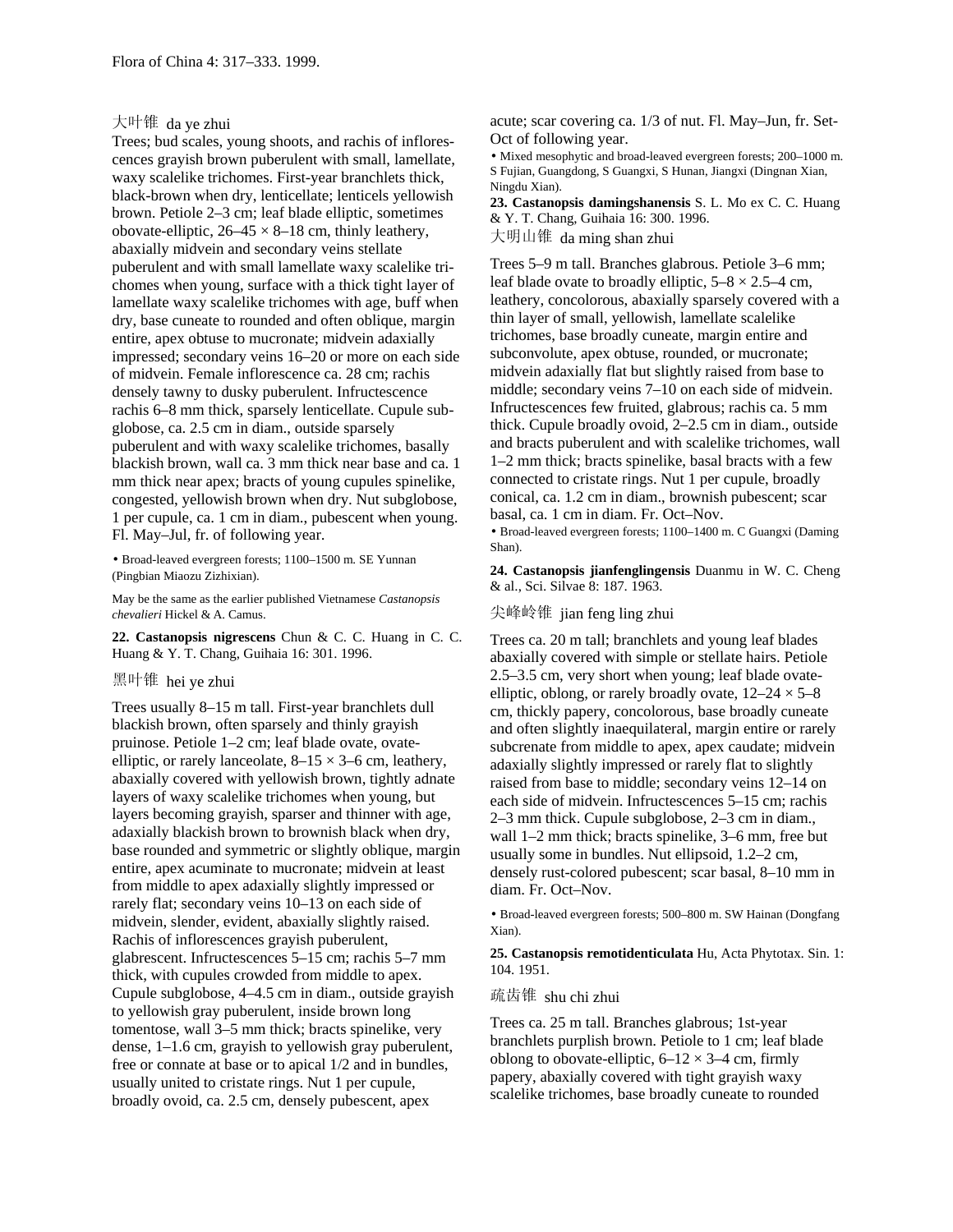and often slightly oblique, margin sparsely serrate, apex acuminate to sometimes caudate; midvein and secondary veins adaxially with small ribs; secondary veins 10–13 on each side of midvein. Infructescences 7–10 cm; rachis 4–5 mm thick. Cupule subglobose, 3– 3.5 cm in diam., wall 1–2 mm thick; bracts spinelike, 3–6 mm, free but a few in bundles and transversely united to discontinuous cristate rings. Nut 1 per cupule, flat-conical, 1.8–2.4 cm, puberulent; scar basal, 1.8–2.4 cm in diam. Fl. Apr–May, fr. Sep–Nov.

• Broad-leaved evergreen forests; 1000–2200 m. C to SE Yunnan.

**26. Castanopsis tonkinensis** Seemen, Bot. Jahrb. Syst. 23 (Beibl. 57): 55. 1897.

公孙锥 gong sun zhui

Trees 10–20 m tall. Branches glabrous. Petiole 1–2 cm; leaf blade lanceolate,  $6-13 \times 1.5-4$  cm, membranous, abaxially greenish and sparsely covered with reddish brown, small, lamellate, waxy scalelike trichomes when young, glabrous at maturity, adaxially deep green, base narrowly cuneate, decurrent on petiole, and symmetric or slightly oblique,margin entire, apex caudate to sometimes shortly acute; midvein adaxially somewhat impressed and villous but glabrescent; secondary veins 9–13 on each side of midvein. Female inflorescence ca. 20 cm. Cupule broadly ellipsoid, ovoid, or rarely subglobose, 2–3 cm in diam., dark brownish black when dry, outside glabrescent, wall 0.5–1 mm thick; bracts spinelike, rarely entirely covering cupule, 6–10 mm, glabrescent. Nut 1 per cupule, narrowly conical to broadly ellipsoid, 0.9–1.2 cm in diam., densely brown pilose; scar basal, 8–9 mm in diam. Fl. May–Jun, fr. Sep–Oct of following year.

Broad-leaved evergreen forests; below 2000 m. Guangdong, SW Guangxi, Hainan, SE Yunnan [NE Vietnam].

Most Chinese collections are var. *tonkinensis,* but some specimens from Guangxi and SE Yunnan may be var. *laocaiensis* Luong, which has broader and thicker leaf blades, and bracts of cupules thicker and shorter than those of var. *tonkinensis*.

**27. Castanopsis amabilis** W. C. Cheng & C. S. Chao in W. C. Cheng & al., Sci. Silvae 8: 5. 1963.

南宁锥 nan ning zhui

*Castanopsis amabilis* var. *brevispinosa* W. C. Cheng & C. S. Chao.

Trees ca. 20 m tall; branches and rachis of

inflorescences glabrous. Petiole 0.5–1.5 cm; leaf blade lanceolate to narrowly ovate,  $7-12 \times 2-3.5$  cm, firmly papery, abaxially with tight layers of yellowish brown scalelike trichomes when young, often grayish with age, base broadly cuneate and symmetric or slightly oblique, margin entire or with 1–3 shallow teeth, apex caudate; midvein adaxially shallowly impressed or occasionally flat; secondary veins 9–13 on each side of midvein, slender, evident. Female inflorescence ca. 26 cm. Infructescence rachis 2–3 mm thick. Cupule broadly ellipsoid to subglobose, 2.2–2.8 cm in diam., outside

grayish pubescent or with yellowish brown waxy scalelike trichomes, wall ca. 1 mm thick and exterior visible through bracts; bracts spinelike, 4–8 mm, dispersed or subannular. Nut 1 per cupule, broadly ovoid to subglobose, 0.8–1.2 cm in diam., glabrous; scar basal, 7–10 mm in diam. Fl. Aug–Oct, fr. Oct–Dec of following year.

• Broad-leaved evergreen forests; 300–900 m. SW Guangxi.

**28. Castanopsis boisii** Hickel & A. Camus, Bull. Soc. Bot. France 68: 396. 1921.

榄壳锥 lan qiao zhui

*Castanopsis hamata* Duanmu; *C*. *megaphyllya* Hu (1948 [1949]), not *C. megaphylla* Hu (1940). Trees ca. 25 m tall; branchlets, petiole of young leaves, and mature leaf blades abaxially pubescent and with usually glabrescent yellowish brown to reddish brown, small, lamellate, waxy scalelike trichomes. Petiole 1.5– 2 cm; leaf blade ovate-elliptic, ovate, or narrowly oblong,  $9-18 \times 4-6$  cm, thickly papery, base rounded to shortly cuneate and symmetric or slightly oblique, margin entire or rarely from middle to apex shallowly undulate, apex acuminate; midvein adaxially impressed or sometimes slightly raised or flat from base to middle; secondary veins 13–17 on each side of midvein. Infructescence 27 cm; rachis from base to middle 2–3.5 mm thick. Cupule ellipsoid to broadly obovoid, 2.5–3 cm in diam., outside and bracts pubescent and with usually glabrescent yellowish brown to reddish brown small lamellate waxy scalelike trichomes, wall 0.5–1 mm thick and exterior visible through bracts; bracts spinelike, 8–10 mm, greatly variable in thickness, base connate into scattered bundles. Nut 1(or 2) per cupule, broadly ovoid,  $1.2-1.4 \times 0.9-1.2$  cm, puberulent; scar basal, 8–10 mm in diam. Fl. Jun–Aug, fr. Oct–Nov of following year.

Broad-leaved evergreen forests; 1000–1500 m. Guangdong, SW Guangxi, Hainan, SE Yunnan [NE Vietnam].

**29. Castanopsis densispinosa** Y. C. Hsu & H. W. Jen, Acta Phytotax. Sin. 13(4): 16. 1975.

#### 密刺锥 mi ci zhui

Trees ca. 15 m tall. Branchlets glabrous, densely lenticellate; lenticels small, grayish. Petiole 1–2 cm; leaf blade ovate to oblong-lanceolate,  $13-18 \times 3.5-6$ cm, green on both surfaces, glabrous, margin coarsely dentate but entire on leaves borne apically on branchlet; midvein abaxially raised and adaxially impressed; secondary veins 10–13 on each side of midvein; tertiary veins abaxially conspicuous. Infructescences to 18 cm. Cupule 2–3 cm in diam., splitting into 3 segments, inside densely grayish villous, wall 1–2 mm thick; bracts spinelike, densely covering outside of cupule, ca. 1 cm, free but basal bracts in bundles. Nut 1 per cupule, ovoid,  $1-1.4 \times$  ca. 1 cm, sparsely brownish puberulent, apex obscurely 4- or 5-ridged. Fr. Dec.

• Broad-leaved evergreen forests; ca. 1700 m. Yunnan (Jinping Xian).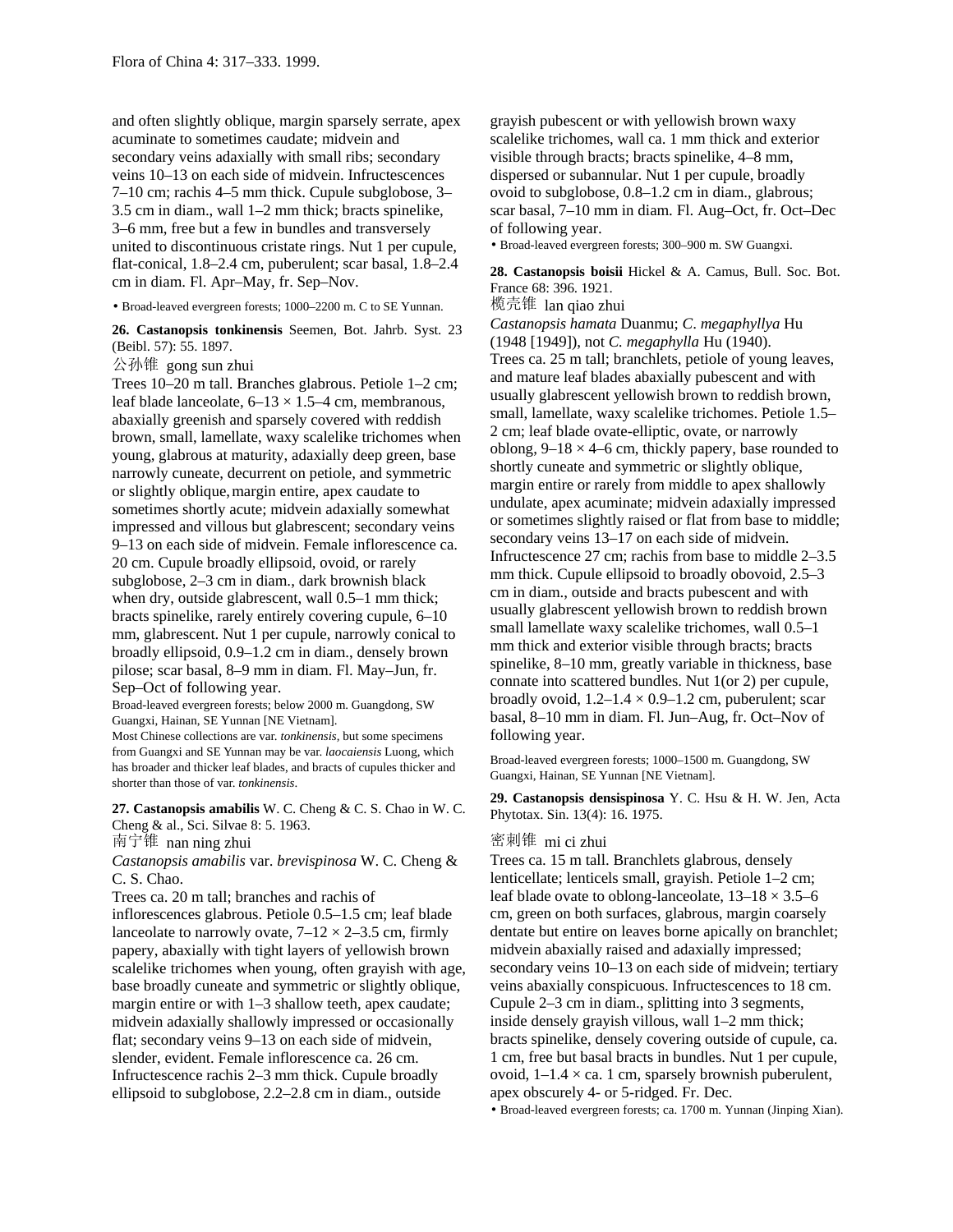**30. Castanopsis ledongensis** C. C. Huang & Y. T. Chang, Guihaia 16: 301. 1996.

乐东锥 le dong zhui

Trees ca. 18 m tall; young shoots and rachis of male inflorescences pubescent, with reddish brown, small, lamellate, waxy scalelike trichomes, glabrescent. Branchlets dull brown to brownish black. Petiole ca. 1 cm or rarely longer; leaf blade oblong to sometimes obovate-elliptic,  $5-9 \times 2-3.5$  cm, when young abaxially covered with slightly tight layers of reddish brown, small, lamellate scalelike trichomes and with sparsely but soon glabrescent pilose hairs along midvein, base acute and sometimes slightly asymmetric, margin somewhat crenate, apex mucronate to shortly caudate; midvein adaxially impressed; secondary veins 9–12 on each side of midvein. Infructescence ca. 16 cm; rachis 1.5–2 mm thick, glabrous. Cupule subglobose, to ca. 2 cm in diam., splitting into 2 segments, basally abruptly narrowed and slightly decurrent to shortly stalked, wall ca. 1 mm thick; bracts spinelike, 3–5 mm or rarely longer, 3- or 4-angular in cross section, base wide and sometimes several transversely united in a cockscomblike pattern, puberulent and with brownish scalelike trichomes. Nut broadly conical, 1–1.2 cm in diam., apex sparsely puberulent; scar basal, ca. 1 cm in diam. Fr. Oct–Nov.

• Broad-leaved evergreen forests; ca. 800 m. Hainan (Ledong Xian). **31. Castanopsis subuliformis** Chun & C. C. Huang in C. C. Huang & Y. T. Chang, Guihaia 16: 301. 1996.

钻刺锥 zuan ci zhui

Trees ca. 25 m tall. First-year branchlets dark brown, glabrous. Petiole ca. 1.5 cm; leaf blade oblong to lanceolate,  $7-14 \times 3-5$  cm, firmly papery, abaxially covered with reddish brown to yellowish brown, small, lamellate waxy scalelike trichomes but soon glabrescent, base rounded to very acute and sometimes slightly inaequilateral, margin from middle to apex with shallow teeth or rarely entire, apex acute to caudate; midvein adaxially impressed; secondary veins 11–14 on each side of midvein. Infructescences ca. 11 cm; rachis 3–4 mm thick, glabrous. Cupules blackish brown, globose, 1.5–2 cm in diam., wall ca. 1 mm thick; bracts spinelike, scattered, conical, 2–5 cm, yellowish gray pubescent and with small, lamellate, waxy scalelike trichomes, base wide. Nut 1 per cupule, slightly flatconical, ca.  $1.2 \times 1.5$  cm, densely brown pilose; scar basal, ca. 1.3 cm in diam. Fr. Dec.

• Broad-leaved evergreen forests; 700–900 m. Guangdong, Guangxi. **32. Castanopsis oblonga** Y. C. Hsu & H. W. Jen, Acta Phytotax. Sin. 13(4): 19. 1975.

矩叶锥 ju ye zhui

Trees 8–10 m tall. First-year branchlets blackish brown when dry. Petiole 6–10 mm; leaf blade ovate, broadly elliptic, narrowly elliptic, or lanceolate,  $6-9 \times 2-3.5$  cm, thickly papery, brittle when dry, puberulent along midvein and abaxially reddish brown and with a tight

layer of scalelike trichomes when young, brownish gray with age, base broadly cuneate to acute and symmetric, margin somewhat crenate to dentate or entire, apex acuminate, caudate, or obtuse; midvein adaxially flat to slightly impressed but usually slightly raised from base to middle; secondary veins 10–14 on each side of midvein. Infructescences 5–10 cm; rachis 2–4 mm thick. Cupule broadly obovoid, ca. 3 cm in diam., dark grayish brown when mature and dry, wall ca. 1 mm thick and exterior  $\pm$  visible through bracts; bracts spinelike, 4–7 mm, free and evenly scattered or connate at base into short rings, basally gray puberulent, apically yellowish brown and glabrous. Nut broadly conical, 1–1.8 cm in diam., puberulent; scar basal, 0.8– 1.4 cm in diam. Fr. Oct–Nov.

• Broad-leaved evergreen forests; ca. 2000 m. SE Yunnan (Yuanjiang Xian).

**33. Castanopsis chinensis** (Sprengel) Hance, J. Linn. Soc., Bot. 10: 201. 1868.

锥 zhui

*Castanea chinensis* Sprengel, Syst. Veg. 3: 856. 1826; *Castanopsis remotiserrata* Hu.

Trees 10–20 m tall; branches and leaf blades glabrous. Petiole 1.5–2 cm; leaf blade lanceolate to rarely ovate,  $7-18 \times 2-5$  cm, thickly papery to nearly leathery, concolorous, base rounded to acute, margin at least from middle to apex serrate, apex caudate; midvein and secondary veins adaxially raised; secondary veins 9–12 on each side of midvein. Female inflorescences borne on apical part of 1st-year branchlets; flowers 1 per cupule. Infructescences 8–15 cm. Cupule globose, 2.5– 3.5 cm in diam., usually splitting into 3–5 segments, outside densely grayish brown puberulent when young but glabrescent, inside densely brown villous, wall 1– 1.5 mm thick; bracts spinelike, almost entirely covering outside cupule, 6–12 mm, connate into bundles from base to nearly middle. Nut conical,  $1.2-1.6 \times 1-1.3$  cm, glabrous or rarely puberulent from middle to apex; scar basal, 8–10 mm in diam. Fl. May–Jul, fr. Sep–Nov of following year.

Mixed and broad-leaved evergreen forests; below 1500 m. Guangdong, Guangxi, SW Guizhou, Hunan, SE Yunnan [Vietnam].

**34. Castanopsis eyrei** (Champion ex Bentham) Tutcher, J. Linn. Soc., Bot. 37: 68. 1905.

#### 甜槠 tian zhu

*Quercus eyrei* Champion ex Bentham, Hooker's J. Bot. Kew Gard. Misc. 6: 114. 1854; *Castanopsis asymetrica* H. Léveillé; *C*. *brachyacantha* Hayata; *C*. *caudata* Franchet; *C*. *chingii* A. Camus; *C*. *eyrei* var. *brachyacantha* (Hayata) C. F. Shen; *C*. *incana* A. Camus; *C*. *neocavaleriei* A. Camus; *Lithocarpus eyrei* (Champion ex Bentham) Rehder; *Pasania eyrei* (Champion ex Bentham) Oersted; *Q. castanopsis* H. Léveillé; *Q*. *cavaleriei* H. Léveillé & Vaniot; *Q*.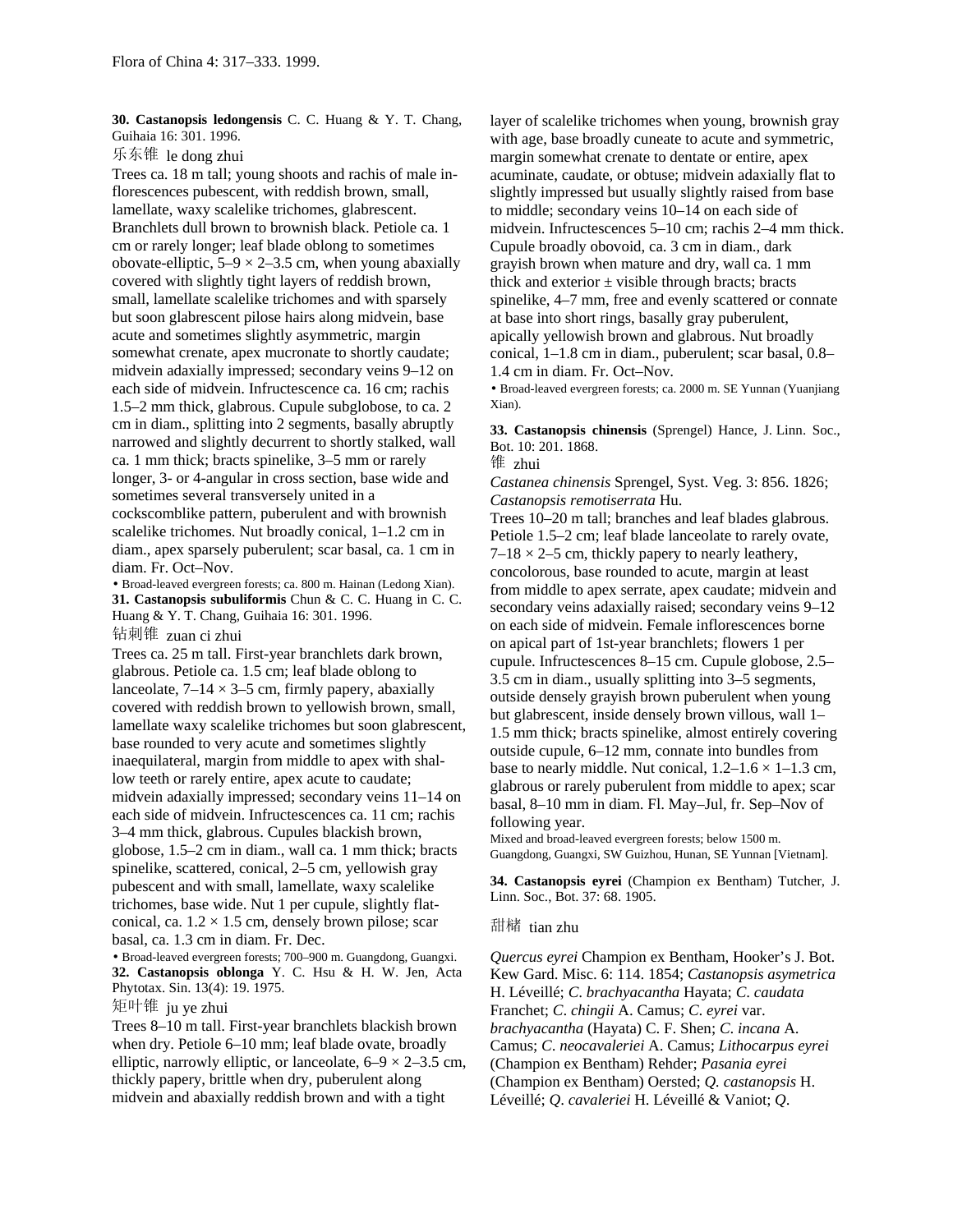*cepifera* H. Léveillé; *Q*. *trinervis* H. Léveillé; *Shiia brachyacantha* (Hayata) Kudo & Masamune; *Synaedrys brachyacantha* (Hayata) Koidzumi.

Trees 8–20 m tall; branches glabrous. Petiole 0.7–1.5 cm or rarely longer; leaf blade lanceolate, ovate, ovateelliptic, or oblong,  $5-13 \times 1.5-5.5$  cm, leathery, abaxially reddish brown to dark reddish brown when dry and with brownish to silver-gray, membranous scalelike trichomes, base slightly decurrent on petiole and inaequilateral or sometimes symmetric, margin entire or with few shallow teeth from middle to apex, apex long acuminate; midvein at least from base to middle adaxially slightly raised; secondary veins 7–11 on each side of midvein, very slender, evident. Infructescence rachis 2–5 mm thick, glabrous or glabrescent. Cupule broadly ovoid to subglobose, 2–3 cm in diam., splitting into 2–4 segments, outside and bracts grayish to yellowish gray puberulent, apically acute to obtuse, wall ca. 1 mm thick; bracts spinelike, usually entirely covering outside of cupule, more densely toward apex but if cupule subglobose then basally glabrous and spines sparser, 4–10 mm but apical ones shorter. Nut 1 per cupule, broadly conical, 0.8–1.4 cm in diam., glabrous; scar basal, 8–10 mm in diam. Fl. Apr–Jun, fr. Sep–Nov of following year.

• Mixed and broad-leaved evergreen forests; 300–1700 m. Anhui, Fujian, Guangdong, Guangxi, Guizhou, Hubei, Hunan, Jiangsu, Jiangxi, Qinghai, Sichuan, Taiwan, Xizang, Zhejiang.

**35. Castanopsis ferox** (Roxburgh) Spach, Hist. Nat. Vég. 11: 185. 1842.

### 思茅锥 si mao zhui

*Quercus ferox* Roxburgh, Fl. Ind., ed. 1832, 3: 639. 1832; *C*. *tribuloides* (Smith) A. de Candolle var. *ferox* King ex J. D. Hooker.

Trees 10–20 m tall. Branches glabrous. Petiole 0.8–1.2 cm; leaf blade lanceolate, oblong, or rarely ovate, 8–16  $\times$  2–5 cm, leathery, abaxially with a grayish tight layer of scalelike trichomes, rarely concolorous, base broadly cuneate to cuneate, inaequilateral or symmetric, margin entire, apex acute to acuminate; midvein at least from base to middle adaxially slightly raised or from middle to apex flat to slightly impressed; secondary veins 9–14 on each side of midvein. Rachis of inflorescences tomentulose. Female inflorescence ca. 20 cm. Perianth puberulent. Infructescence rachis glabrous. Cupule globose to rarely broadly ovoid, 2–2.8 cm in diam., outside and bracts brown to grayish brown pubescent and with waxy scalelike trichomes, wall to 1 mm thick; bracts spinelike, 4–8 mm, base connate into bundles or united to discontinuous rings. Nut subglobose, 0.8–1.2  $\times$  0.9–1.2 cm, glabrous, apex pointed; scar basal, 8–10 mm in diam. Fl. Aug–Oct, fr. Sep–Nov of following year.

Broad-leaved evergreen forests; 700–2000 m. SE Xizang, S to SW Yunnan [Bangladesh, NE India, Laos, Myanmar, Sikkim, N Thailand, Vietnam].

**36. Castanopsis fargesii** Franchet, J. Bot. (Morot) 13: 195. 1899.

### 栲 kao

*Castanopsis argyracantha* A. Camus; *C*. *cryptoneuron* (H. Léveillé) A. Camus ex Rehder; *C*. *taiwaniana* Hayata; *Pasania ischnostachya* Hu; *Quercus cryptoneuron* H. Léveillé; *Q*. *pinfaensis* H. Léveillé & Vaniot.

Trees 10–30 m tall; bud scales, young branchlets from middle to apex, petiole of young leaf blades, and leaf blades abaxially covered with glabrescent, rust-colored, small, lamellate, waxy scalelike trichomes. Branches glabrous. Petiole 1–2 cm; leaf blade oblong, lanceolate, or rarely ovate,  $7-15 \times 2-5$  cm, abaxially covered with a thick and mealy layer of scalelike trichomes, reddish brown to yellowish brown when young, but tawny with age, base rounded to broadly cuneate and sometimes inaequilateral, margin entire or sometimes with few shallow teeth from middle to apex, apex acute to acuminate; midvein at least from middle to apex adaxially impressed; secondary veins 11–15 on each side of midvein. Female inflorescences solitary, glabrous, to 30 cm; cupules scattered on rachis. Infructescence rachis 1.5–3 mm thick. Cupule globose to broadly ovoid, 2.5–3 cm in diam., splitting irregularly, outside and bracts whitish gray to brownish puberulent or with reddish brown waxy scalelike trichomes and sparse pubescence, wall ca. 1 mm thick; bracts spinelike, 8–10 mm, connate and in bundles basally or rarely from base to middle. Nut 1 per cupule, conical and  $1-1.5 \times 0.8-1.2$  cm to subglobose and 0.8– 1.4 cm in diam., glabrous; scar basal, 8–10 mm in diam. Fl. Apr–Jun and Aug–Oct, fr. Apr–Oct of following year.

• Broad-leaved evergreen forests; 200–2100 m. Anhui, Fujian, Guangdong, Guangxi, Guizhou, Hubei, Hunan, Jiangsu, Jiangxi, Sichuan, Taiwan, Yunnan, Zhejiang.

**37. Castanopsis ouonbiensis** Hickel & A. Camus, Bull. Soc. Bot. France 68: 398. 1921.

# 屏边锥 ping bian zhui

Trees ca. 25 m tall; 1st-year branchlets, petioles, and rachis of infructescences yellowish brown to dark dirty brown tomentulose. Petiole 2–2.5 cm; leaf blade elliptic to obovate-elliptic,  $10-18 \times 4-6$  cm, subleathery, abaxially puberulent and with early glabrescent, reddish brown, mealy, waxy scalelike trichomes, base broadly cuneate to rounded and often inaequilateral, margin entire, apex shortly acuminate to acute; midvein adaxially impressed; secondary veins 10–15 on each side of midvein. Female inflorescences 10–20 cm. Infructescences 10–16 cm; rachis slender. Cupule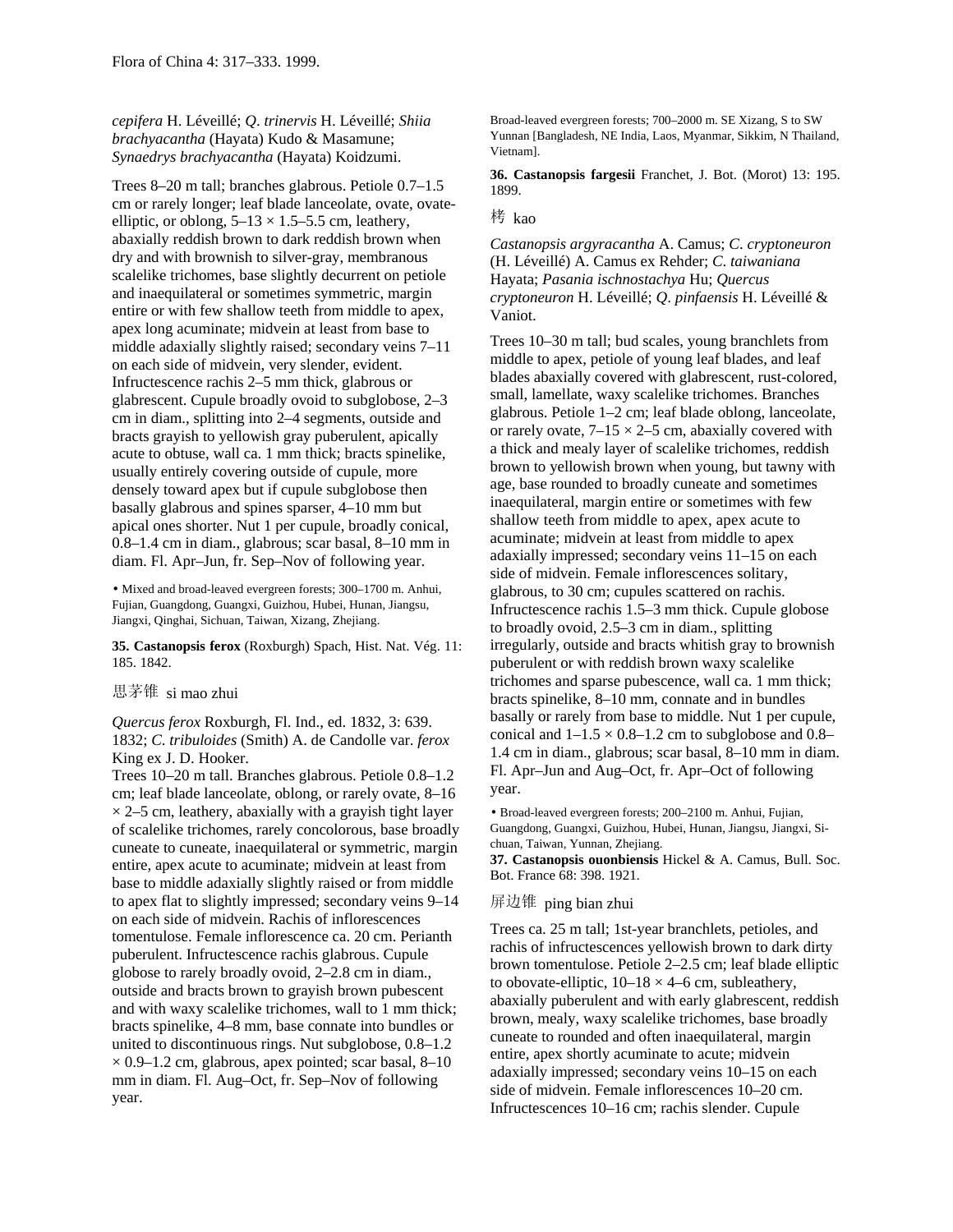subglobose to broadly ellipsoid, 2.5–3 cm in diam., outside and bracts rusty brow puberulent and with lamellate, waxy scalelike trichomes, wall 1–2 mm thick and exterior visible through bracts; bracts spinelike, 4–8 mm, in separated bundles, usually connate at middle or apically, rarely connate basally. Nut conical,  $1.4-1.8 \times$ 1.2–1.4 cm, glabrous; scar basal, 1–1.2 cm in diam. Fl. Oct–Nov, fr. Oct–Nov of following year.

Broad-leaved evergreen forests; 1100–1600 m. SE Yunnan [N Vietnam].

**38. Castanopsis jucunda** Hance, J. Bot. 22: 230. 1884. 秀丽锥 xiu li zhui

*Castanopsis formosana* (Skan) Hayata; *C*. *tribuloides* (Smith) A. de Candolle var. *formosana* Skan. Trees 10–26 m tall; 1st-year branchlets and leaf blades adaxially brownish black when dry; bud scales, branchlets, petiole of young leaf, mature leaf blades abaxially, and rachis of inflorescences sparsely covered with glabrescent, reddish brown, waxy scalelike trichomes. Petiole 1–2.5 cm; leaf blade ovate, ovateelliptic, or oblong, sometimes obovate to obovateelliptic,  $(4-)10-18 \times (2-)4-8$  cm, base rounded to broadly cuneate and inaequilateral or symmetric, margin at least from middle to apex serrate or rarely undulate, apex acute to acuminate; midvein adaxially impressed; secondary veins (5–)8–11 on each side of midvein. Female inflorescences axillary, solitary. Infructescences 10–15 cm. Cupule subglobose, 2.5–3.5 cm in diam., splitting into 3–5 segments, outside and bracts pubescent and with grayish brown, lamellate, waxy scalelike trichomes especially when young, wall  $0.5-1(-1.5)$  mm thick; bracts spinelike,  $6-10$  mm, free but a few in bundles, sometimes transversely united to discontinuous rings. Nut broadly conical to ovoid, 1–2  $\times$  1–1.5 cm, glabrous or glabrescent; scar basal, 1–1.2(– 1.5) cm in diam. Fl. Apr–May, fr. Aug–Oct of following year.

Broad-leaved evergreen forests; below 1500 m. Anhui, Fujian, Guangdong, Guangxi, Guizhou, Hainan, Hubei, Hunan, Jiangsu, Jiangxi, E to SC Taiwan, Yunnan, Zhejiang [Vietnam].

**39. Castanopsis hupehensis** C. S. Chao in W. C. Cheng & al, Sci. Silvae 8(2): 187. 1963.

湖北锥 hu bei zhui

Trees 10–20 m tall; 1st-year branchlets and bud scales glabrous. Petiole 3–7(–10) mm; leaf blade lanceolate to oblong, sometimes obovate-elliptic to oblanceolate, 6–  $11 \times 1.5$ –3.5 cm, subleathery, abaxially brownish when young and dry but grayish with age and with tight layers of scalelike trichomes, base broadly cuneate and often slightly oblique, margin serrate from middle to apex or entire, apex acuminate to abruptly narrowly caudate; midvein adaxially slightly impressed; secondary veins 10–13 on each side of midvein. Rachis of inflorescences glabrous, without waxy scalelike trichomes. Infructescence rachis 1.5–3 mm thick. Cupule ellipsoid to subglobose when mature, 2–2.2 cm

in diam., outside grayish to yellowish brown puberulent, basally often shortly stalked, wall ca. 1 mm thick; bracts spinelike, 4–6 mm, few of them connate into bundles, others transversely united to 4 or 5 cristate rings. Nut 1 per cupule, broadly conical, glabrescent; scar basal, 9–12 mm in diam. Fl. Jun–Sep, fr. Jun–Nov of following year.

• Broad-leaved evergreen forests; 600–1000 m. NE Guizhou, W Hubei, NW Hunan, E Sichuan.

**40. Castanopsis fleuryi** Hickel & A. Camus, Bull. Soc. Bot. France 68: 395. 1921.

小果锥 xiao guo zhui

*Castanopsis microcarpa* Hu.

Trees to 10 m tall. Branches glabrous. Petiole 0.8–1.5 cm; leaf blade elliptic, lanceolate, or ovate,  $9-20 \times 3-7$ cm, subleathery, abaxially with tight layers of trichomes, 1st-year leaf blades concolorous, base cuneate to rounded and sometimes oblique, margin entire, apex acuminate; midvein adaxially raised from base to middle and slightly impressed from middle to apex; secondary veins 7–10 on each side of midvein. Infructescences 8–15 cm; rachis 2–4 mm thick, yellowish gray pubescent. Cupule ellipsoid to broadly ovoid, 7–11 mm in diam., outside sparsely covered with spinelike bracts and yellowish gray to grayish brown pubescence and waxy scalelike trichomes, basally shortly stalked, apically narrowly pointed, wall to 0.5 mm thick; bracts 1–3 mm, in rows, 3- or 4-angular in cross section, free or a few connected at base to continuous or discontinuous rings. Nut 1 per cupule, broadly conical,  $8-12 \times 7-10$  mm, glabrescent when mature; scar basal, 6–8 mm in diam. Fl. May–Jul or Oct–Nov, fr. Oct–Nov of following year. Broad-leaved evergreen forests; 600–2400 m. S to SW Yunnan [Laos, Vietnam].

**41. Castanopsis rufotomentosa** Hu, Bull. Fan Mem. Inst. Biol., n.s. 1: 223. 1948 [1949].

红壳锥 hong qiao zhui

Trees 18–25 m tall; 1st-year branchlets, petioles, and leaf blades abaxially covered with early glabrescent, dark reddish brown, small, lamellate, waxy scalelike trichomes. Petiole 2–8 mm; leaf blade narrowly lanceolate to oblong,  $10-20$  cm  $\times$  2-4 mm, leathery, base acute to rounded, margin entire or rarely with a few shallow teeth from middle to apex, apex narrow and obtuse; midvein and secondary veins adaxially impressed; secondary veins 14–18 on each side of midvein. Infructescences 8–15 cm; rachis covered with mealy, waxy scalelike trichomes. Cupule globose, 1.2– 2.2 cm in diam., outside and bracts covered with early glabrescent, dark reddish brown, smal,l lamellate, waxy scalelike trichomes, wall ca. 1 mm thick and exterior visible through bracts; bracts spinelike, 3–6 mm, free or several with base connate into bundles. Nut 1 per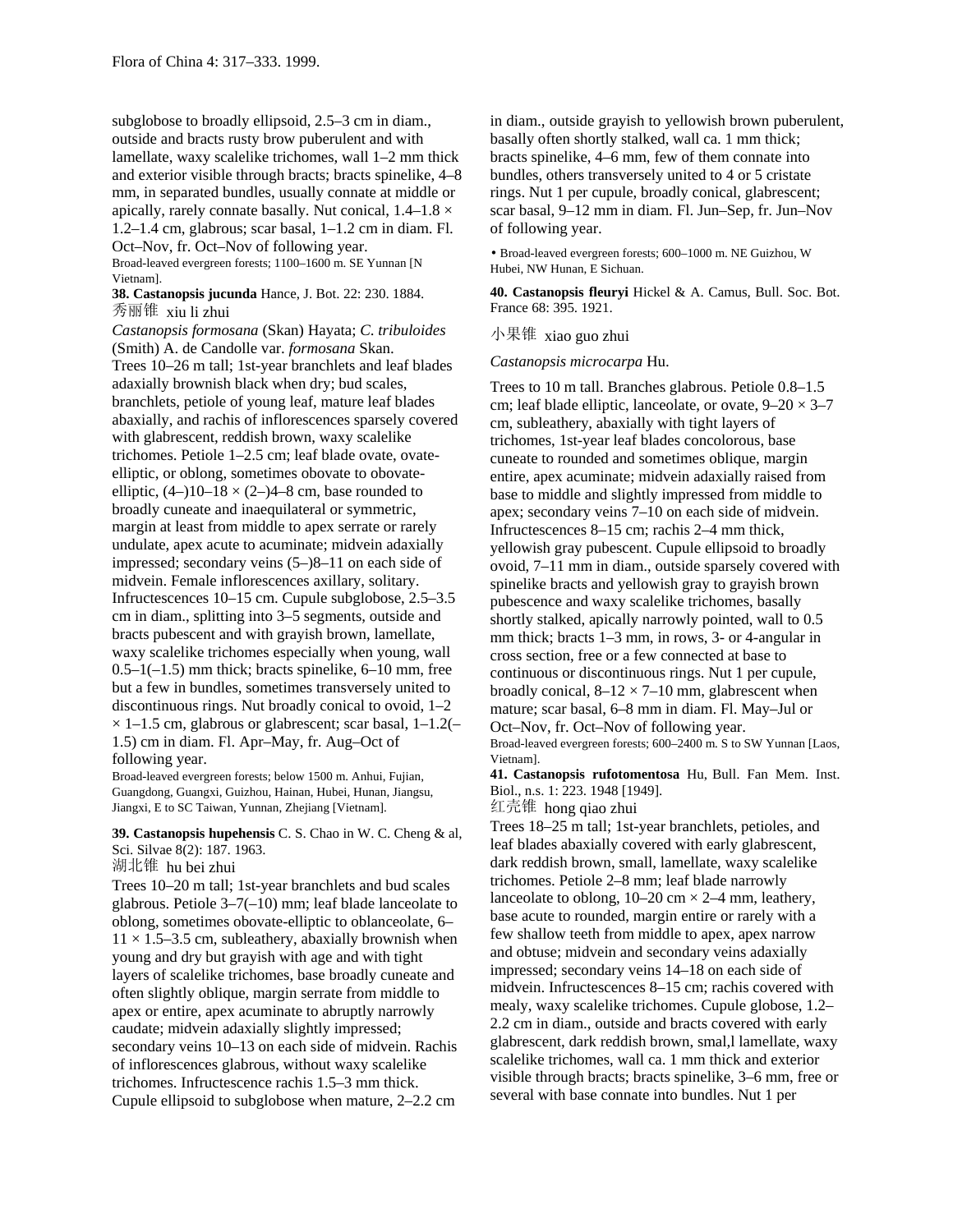cupule, oblate-globose to subglobose, ca. 1 cm in diam., glabrous, apex pointed; scar basal, ca. 9 mm in diam. Fr. Nov–Dec.

• Broad-leaved evergreen forests; ca. 1300 m. SE Yunnan (Xichou Xian).

**42. Castanopsis tribuloides** (Smith) A. de Candolle in Hance, J. Bot. 1: 182. 1863.

蒺藜锥 ji li zhui

*Quercus tribuloides* Smith in Rees, Cycl. 29: *Quercus* no. 13. 1814; *Castanea tribuloides* (Smith) Lindley.

Trees 5–10 m tall; young branchlets and young leaf blades abaxially pubescent and with glabrescent, rusty brown, waxy scalelike trichomes. Petiole 1–1.5 cm; leaf blade elliptic to ovate,  $9-16 \times 3.5-5$  cm, abaxially reddish brown but may become gray to grayish brown with age, base acute to rounded, margin entire or rarely with 1 or 2 teeth, apex acute; midvein adaxially impressed; secondary veins 11–14 on each side of midvein, sometimes impressed. Infructescences ca. 25 cm; rachis slender. Cupules loosely arrange, globose to ellipsoid, 1.6–2.2 cm in diam., outside covered with brownish, small, lamellate, waxy scalelike trichomes, sometimes pubescent, wall to 1 mm thick; bracts spinelike, sparsely covering cupule, 3–5 mm, slender, free but a few in bundles. Nut 1 per cupule, broadly conical,  $1.5-2 \times 1-1.6$  cm, glabrous; scar basal, 8-10 mm in diam. Fl. Apr–May, fr. Sep–Oct of following year.

Broad-leaved evergreen forests; ca. 1300 m. SE Xizang (Mêdog Xian), SW Yunnan [N India, Myanmar, Nepal, N Thailand].

**43. Castanopsis wenchangensis** G. A. Fu & C. C. Huang, Acta Phytotax. Sin. 27: 151. 1989.

### 文昌锥 wen chang zhui

Trees 5–8 m tall; branches, bud scales, and rachis of inflorescences glabrous. Petiole 1–2 cm; leaf blade lanceolate to ovate,  $(3-)5-9(-12) \times (1.2-)2-3.5(-6)$  cm, leathery, abaxially with thin greenish layers of adnate scalelike trichomes when young, concolorous with age, base rounded to acute, margin with shallow to deep teeth, apex acuminate to rarely acute; midvein at least from base to middle adaxially raised to rarely slightly impressed; secondary veins 6–10 on each side of midvein, adaxially raised. Female inflorescences 3–8 cm. Infructescences 4–5 cm, with 1–6 fruit; rachis 1– 1.5 mm thick. Cupule subglobose, 1.5–2 cm in diam., completely enclosing nut, irregularly splitting into 3 or 4 segments, outside sparsely pubescent and with small, lamellate, waxy scalelike trichomes, basally without bracts, wall 1–2 mm thick; bracts spinelike, scattered, free or a few in bundles, 2–4 mm. Nut subglobose, 1.3– 1.4 cm in diam., puberulent; scar basal, 1–1.2 cm in diam. Fl. Jul–Aug, fr. Oct–Dec of following year. • Broad-leaved evergreen forests. Hainan (Wenchang Xian). **44. Castanopsis delavayi** Franchet, J. Bot. (Morot) 13: 194. 1899.

高山锥 gao shan zhui *Castanopsis tsaii* Hu; *Synaedrys delavayi* (Franchet) Koidzumi.

Trees ca. 20 m tall. Branches glabrous. Petiole 0.7–1.5 cm; leaf blade obovate, obovate-elliptic, ovate, or elliptic,  $5-13 \times 3-7$  cm, subleathery, abaxially sparsely covered with yellowish brown membranous trichomes when young, grayish to silver-gray with age, base acute to rounded, margin serrate or rarely undulate, apex acute to rounded; midvein adaxially raised; secondary veins 6–9 on each side of midvein, slightly raised. Female inflorescence rachis glabrous. Infructescences 10–15 cm; rachis 2–3 mm thick. Cupule ellipsoid when young but broadly ovoid to subglobose with age, 1.5–2 cm in diam. or slightly larger, splitting into 2 or 3 segments, outside with yellowish brown, waxy scalelike trichomes and adnate pubescence, basally long stalked, wall 0.5–1 mm thick; bracts spinelike, 3–6 mm, free or connate at base and transversely united to 3–5 circular or spiral rings, covered with yellowish brown waxy scalelike trichomes and adnate pubescence. Nut broadly ovoid, 1.3–1.4 cm in diam.; scar basal, 6–8 mm in diam. Fl. Apr–May, fr. Sep–Nov of following year.

• Mixed and broad-leaved evergreen forests; 1500–2800 m. Guangdong, SW Guizhou, SW Sichuan, Yunnan. **45. Castanopsis echinocarpa** J. D. Hooker & Thomson ex Miquel, Ann. Mus. Bot. Lugduno-Batavi 1: 119. 1863.

## 短刺锥 duan ci zhui

*Castanopsis echinocarpa* var. *seminuda* W. C. Cheng & C. S. Chao; *C*. *longispicata* Hu; *C*. *tribuloides* (Smith) A. de Candolle var. *echinocarpa* (J. D. Hooker & Thomson ex Miquel) King ex J. D. Hooker.

Trees 7–15(–25) m tall. Branches glabrous; branchlets dark brown to brownish black when dry. Petiole 1–1.5 cm; leaf blade elliptic, ovate, or lanceolate, (5.5–)7–  $12.5(-14.5) \times (1.5-2.5-5(-6) \text{ cm}, \text{thicky papery},$ abaxially covered with a very tight layer of scalelike trichomes and reddish brown to yellowish brown when young but grayish brown with age, base rounded to sometimes acute, margin serrate to rarely subentire, apex acuminate to abruptly narrowly caudate; midvein adaxially slightly impressed to rarely nearly flat; secondary veins 9–13 on each side of midvein. Rachis of inflorescences glabrous or glabrescent. Infructescence rachis base 2–3.5 mm thick. Cupule globose, 1.5–2 cm in diam., rarely splitting, wall ca. 1 mm thick; bracts spinelike, thick, 1–3 mm, sometimes no more than tubercles, 3- or 4-angular in cross section, pale grayish brown pubescent, sometimes base loosely connected to discontinuous rings. Nut 1 per cupule, subglobose to conical, 1–1.3 cm in diam., glabrous, apex acute; scar basal, 8–9 mm in diam. Fl. Apr–May, fr. Sep–Oct of following year.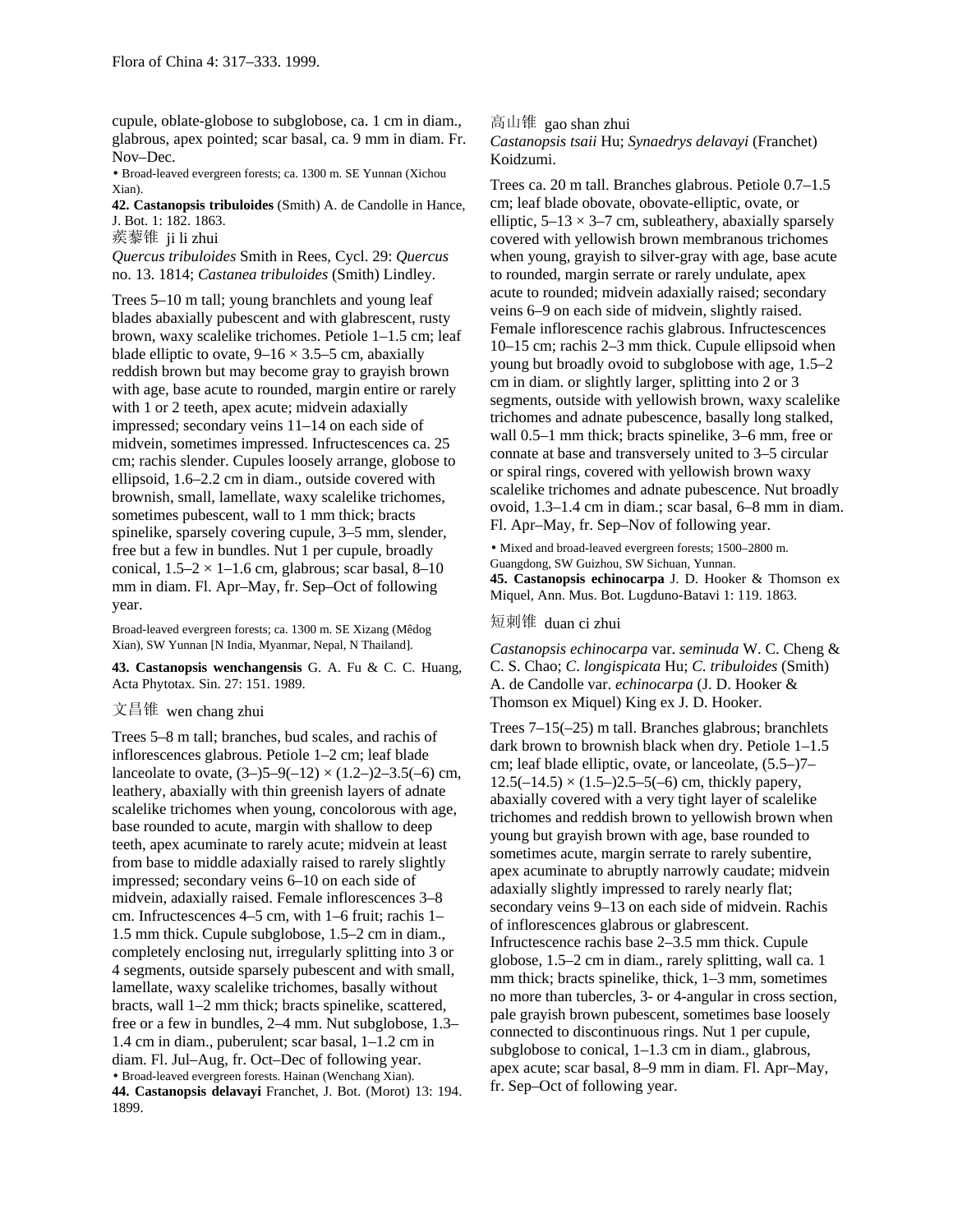Broad-leaved evergreen forests; 500–2300 m. SE Xizang, S Yunnan [Bangladesh, Bhutan, NE India, Myanmar, Nepal, Thailand, Vietnam].

**46. Castanopsis carlesii** (Hemsley) Hayata, Icon. Pl. Formosan. 6 Suppl.: 72. 1917.

### 米槠 mi zhu

Trees ca. 20 m tall; young shoots and rachis of inflorescences sparsely covered with reddish brown, lamellate, waxy scalelike trichomes. Petiole to ca. 1 cm, base becoming thick, pillow-shaped; leaf blade lanceolate to ovate,  $4-12 \times 1-4.5$  cm, leathery, abaxially with layers of reddish brown to yellowish brown, slightly adnate, small, lamellate scalelike trichomes when young but grayish brown to silvery with age, base slightly cuneate to broadly so and oblique, margin entire or with a few shallow teeth, apex acuminate to narrowly caudate; midvein adaxially flat to slightly impressed but impressed when dry; secondary veins 8–13 on each side of midvein. Rachis of male catkins glabrous or glabrescent. Infructescence rachis 2–3 mm thick, glabrous. Cupule subglobose to ovoid, 1–1.5 cm, outside yellowish brown to reddish brown feltlike pubescent and covered with waxy scalelike trichomes, wall  $0.5(-1)$  mm thick; bracts spinelike or reduced to tubercles. Nut subglobose to broadly conical, apex shortly pointed; scar basal, ca. 5 mm in diam. Fl. Mar– Jun, fr. Sep–Nov of following year.

• Mixed and broad-leaved evergreen forests, mixed mesophytic forests; below 1700 m. Anhui, Fujian, Guangdong, Guangxi, Guizhou, Hainan, Hubei, Hunan, Jiangsu, Jiangxi, Sichuan, Taiwan, Yunnan, Zhejiang.

The variation in cupule spines length is continuous between the two extremes, and it is not always possible to distinguish the two varieties.

1a. Cupules tuberculate or cupules from middle to apex with free scattered spinelike bracts 1–2

mm and from base to middle without bracts or with very short bracts .............. 46a. var. *carlesii*

1b. Cupules covered with adnate to fascicled spinelike bracts 2–5(–7) mm ... 46b. var. *spinulosa*

### **46a. Castanopsis carlesii** var. **carlesii**

米槠(原变种) mi zhu (yuan bian zhong) *Quercus carlesii* Hemsley, Hooker's Icon. Pl. 26: t. 2591. 1899; *Castanopsis carlesii* var. *sessilis* Nakai; *C*. *cuspidata* (Thunberg) Schottky var. *carlesii* (Hemsley) T. Yamazaki; *C*. *cuspitata* var. *longicaudata* (Hayata) S. S. Ying; *C*. *longicaudata* (Hayata) Nakai; *C*. *stipitata* (Hayata ex Koidzumi) Nakai; *Lithocarpus stipitatus* Hayata ex Koidzumi; *Q. longicaudata* Hayata; *Shiia carlesii* (Hemsley) Kudo; *Synaedrys carlesii* (Hemsley) Koidzumi.

Cupules with tubercles or sometimes apically with spinelike bracts ca. 1–2 mm, sometimes adnate but not connate into fascicles.

• Mixed and broad-leaved evergreen forests. Anhui, Fujian, Guangdong, Guangxi, Guizhou, Hainan, Hubei, Hunan, Jiangsu, Jiangxi, Sichuan, Taiwan, Yunnan, Zhejiang.

**46b. Castanopsis carlesii** var. **spinulosa** W. C. Cheng & C. S. Chao in W. C. Cheng & al., Sci. Silvae 8: 6. 1963.

短刺米槠 duan ci mi zhu

Cupule bracts spinelike, more dense apically, 2–5(–7) mm, longer from middle to apex of cupule, basal bracts connate into bundles.

• Mixed mesophytic forests; 1000–1700 m. Guangxi, Guizhou, Hunan, Sichuan, Yunnan.

**47. Castanopsis xichouensis** C. C. Huang & Y. T. Chang, Guihaia 10: 2. 1990.

西畴锥 xi chou zhui

Trees ca. 15 m tall. Branches glabrous. Petiole 1.5–2.5 cm; leaf blade elliptic, ovate-elliptic, or rarely obovateelliptic,  $10-15 \times 3.5-6$  cm, firmly leathery, abaxially reddish brown, sparsely covered with adnate, blackbrown, rounded, lamellate, waxy scalelike trichomes when young, grayish and waxy with age, base shortly attenuate to broadly cuneate and sometimes oblique, margin serrate from middle to apex, apex acute; midvein adaxially slightly raised; secondary veins 10–13 on each side of midvein. Infructescences dense, 10–30 cm; rachis 6–10 mm thick. Cupule 4–4.5 cm in diam., wall 1–2 mm thick; bracts spinelike, entirely covering outside of cupule, connate at base or to middle 1/2 into 3–7-spined bundles. Nuts (2 or)3 per cupule, broadly conical, ca. 1.2 cm in diam., densely brown puberulent; scar 6–10 mm in diam. Fr. Oct.

• Broad-leaved evergreen forests; 1400–1700 m. Yunnan (Xichou Xian).

**48. Castanopsis rockii** A. Camus, Bull. Bimenstr. Soc. Linn. Lyon 8: 88. 1929.

龙陵锥 long ling zhui

*Castanopsis lunglingensis* Hu.

Trees 20–27 m tall. Branches glabrous; young shoots dark purplish red, dark brown when dry. Petiole 1.5–2 cm; leaf blade oblong, narrowly elliptic, or sometimes oblanceolate,  $15-25 \times 4-7$  cm, papery, abaxially with a tight and thin layer of scalelike trichomes, base cuneate and oblique, margin entire, apex acute to acuminate; midvein and secondary veins adaxially slightly raised; secondary veins 14–17 on each side of midvein. Male inflorescences ca. 20 cm; rachis sparsely puberulent. Female flowers 3 per cupule. Infructescence rachis glabrous, 5–8 mm thick, fruit loosely arranged. Cupule subglobose to broadly elliptic, 4–5 cm in diam., outside glabrescent, dark brown when dry, wall 2–3 mm thick; bracts spinelike, entirely covering cupule, 1–1.5 cm, base connate into bundles. Nuts 2 or 3 per cupule, broadly conical, ca. 1.2 mm in diam., densely hairy; scar covering ca. 1/3 of nut. Fr. Oct–Nov.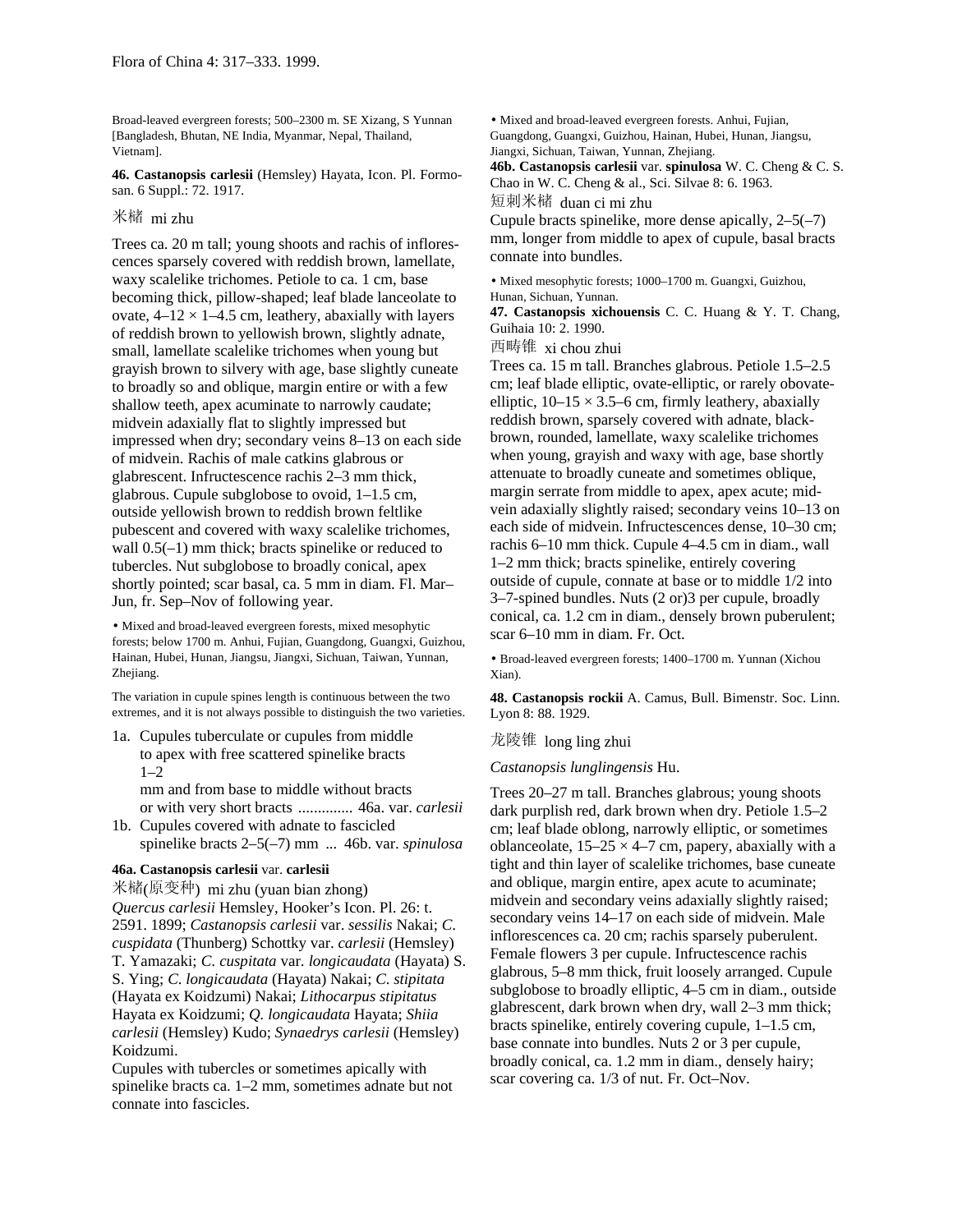Mixed and broad-leaved evergreen forests; below 2100 m. S and W Yunnan [Thailand, Vietnam].

**49. Castanopsis tessellata** Hickel & A. Camus, Bull. Soc. Bot. France 68: 399. 1921.

## 棕毛锥 zong mao zhui

Trees 10–15 m tall; bud scales, young shoots, petioles, leaf blades abaxially, and rachis of inflorescences densely brown pilose. Petiole 1.5–3 cm; leaf blade oblong, sometimes lanceolate,  $15-30 \times 5-8$  cm, base acute to broadly cuneate and symmetric to sometimes oblique, margin entire, apex long acuminate; midvein adaxially slightly raised and puberulent; secondary veins 16–22 on each side of midvein, slightly impressed. Male flowers spirally arranged on rachis. Female inflorescences crowded from middle to apex of branchlets; flowers 3 per cupule, often with staminodes. Infructescences 10–30 cm. Cupule subglobose, 5–6 cm in diam., base narrowing into a stalk 3–5 mm, wall 1– 1.5 mm thick, outside except basally densely covered with spinelike bracts, inside densely yellowish brown pilose, spinelike bracts basally in bundles, yellowish brown pilose. Nuts 2 or 3 per cupule, broadly conical,  $1.5-1.8 \times 1.5-2$  cm, pilose; scar basal,  $1-1.5$  cm in diam. Fl. Apr–Jun, fr. Sep–Oct.

Broad-leaved evergreen forests; below 500 m. SE Yunnan [C to N Vietnam].

**50. Castanopsis kweichowensis** Hu, Bull. Fan Mem. Inst. Biol., n.s. 1: 221. 1948 [1949].

贵州锥 gui zhou zhui

Trees ca. 20 m tall; young shoots, petioles, leaf blades abaxially, and rachis of inflorescences densely yellowish brown pilose. Petiole 0.5–1.5 cm, thick; leaf blade narrowly oblong to oblanceolate-oblong,  $16-30 \times$ 5–9 cm, firmly papery, base rounded to broadly cuneate and symmetric or oblique, margin apically serrate, apex abruptly acute; midvein and secondary veins adaxially impressed; secondary veins 16–25 on each side of midvein. Female inflorescences 10–25 cm; flowers 3 per cupule. Infructescence rachis 7–12 mm thick. Cupule irregularly globose, 3–3.5 cm in diam., outside pubescent, basally narrowed, wall 2–2.5 mm thick; bracts spinelike, basal bracts often transversely connected to ring but apically in bundles, 5–8 mm, pubescent. Nuts 2 or 3 per cupule, broadly conical, 1.6–  $2 \times 1.6$ –2.2 cm, tomentose; scar basal, 1–1.5 cm in diam. Fl. May–Jun, fr. Oct–Dec of following year. • Broad-leaved evergreen forests; 400–800 m. N Guangxi, S Guizhou. Very similar to *Castanopsis ceratacantha* but with denser cupule

spines and larger leaves; it could be conspecific. **51. Castanopsis ceratacantha** Rehder & E. H. Wilson in Sargent, Pl. Wilson. 3: 199. 1916.

瓦山锥 wa shan zhui

*Castanopsis chuniana* W. P. Fang.

Trees 8–15 m tall; 1st-year branchlets and rachis of inflorescences yellowish brown to brownish villous. Petiole ca. 1 cm; leaf blade lanceolate, oblong, or

sometimes oblanceolate,  $10-18 \times 2-5$  cm or rarely shorter or wider, papery, 1st-year leaf blades at least along veins abaxially villous and with layers of reddish brown to yellowish brown scalelike trichomes, base broadly cuneate to acute and oblique, margin apically with 2–5 shallow teeth or entire, apex long acuminate to mucronate; midvein adaxially impressed; secondary veins 13–17 on each side of midvein, slightly impressed to raised. Female inflorescences in clusters on apical part of branchlet of previous year; flowers 2 or 3 per cupule. Cupule subglobose, ca. 3 cm in diam., outside and bracts brown villous and with small, lamellate, waxy scalelike trichomes, wall 1–1.5 mm thick; bracts spinelike, to 5 mm, several connate into bundles from middle or apical part, sometimes cristate. Nuts 1 or 2(or 3) per cupule, broadly conical,  $1.5-1.8 \times 1.4-1.8$  cm, pubescent; scar basal, ca. 1 cm in diam. Fl. Apr–May, fr. autumn to early winter of following year. Mixed and broad-leaved evergreen forests; 1500–2500 m. Guizhou, Hubei, SW Sichuan, Yunnan [Laos, NE Thailand, Vietnam]. **52. Castanopsis fabri** Hance, J. Bot. 22: 230. 1884.

罗浮锥 luo fu zhui

*Castanopsis brevispina* Hayata; *C*. *brevistella* Hayata & Kanehira ex A. Camus; *C. ceratacantha* Rehder & E. H. Wilson var. *semiserrata* (Hickel & A. Camus) A. Camus; *C*. *hickelii* A. Camus; *C*. *kusanoi* Hayata; *C*. *matsudai* Hayata ex A. Camus; *C*. *ninbienensis* Hickel & A. Camus; *C*. *quangtriensis* Hickel & A. Camus; *C*. *semiserrata* Hickel & A. Camus; *C*. *sinsuiensis* Kanehira; *C*. *stellatospina* Hayata; *C*. *tenuispinula* Hickel & A. Camus; *C*. *traninhensis* Hickel & A. Camus.

Trees 8–20 m tall. Young shoots sparsely pubescent. Petiole rarely to 1.5 cm; leaf blade ovate, narrowly oblong, or lanceolate,  $8-18 \times 2.5-5$  cm, leathery, base oblique and rounded to rarely cuneate, margin serrate or rarely entire, apex acuminate and rarely mucronate; midvein adaxially conspicuously impressed; secondary vein 9–15 on each side of midvein. Rachis of male catkins sparsely pubescent. Female flowers 2 or 3 per cupule. Infructescences 8–17 cm.Cupule globose, broadly ellipsoid, or ovoid, 2–4 cm in diam., splitting irregularly, wall ca. 1 mm thick; bracts spinelike, 5–10 mm, brown to yellowish brown when dry, sparsely pubescent to glabrescent, base connate into bundles, apex branched. Nut (1 or)2(or 3) per cupule, conical, 1–  $1.4 \times 1 - 1.2$  cm, glabrous; scar basal, 8–10 mm in diam. Fl. Apr–May, fr. Sep–Nov of following year.

Broad-leaved evergreen forests; 100–2000 m. Anhui, Fujian, Guangdong, Guangxi, Guizhou, Hunan, Jiangxi, Taiwan, Yunnan, Zhejiang [Laos, Vietnam].

**53. Castanopsis wattii** (King ex J. D. Hooker) A. Camus, Câtaigniers 421. 1929.

变色锥 bian se zhui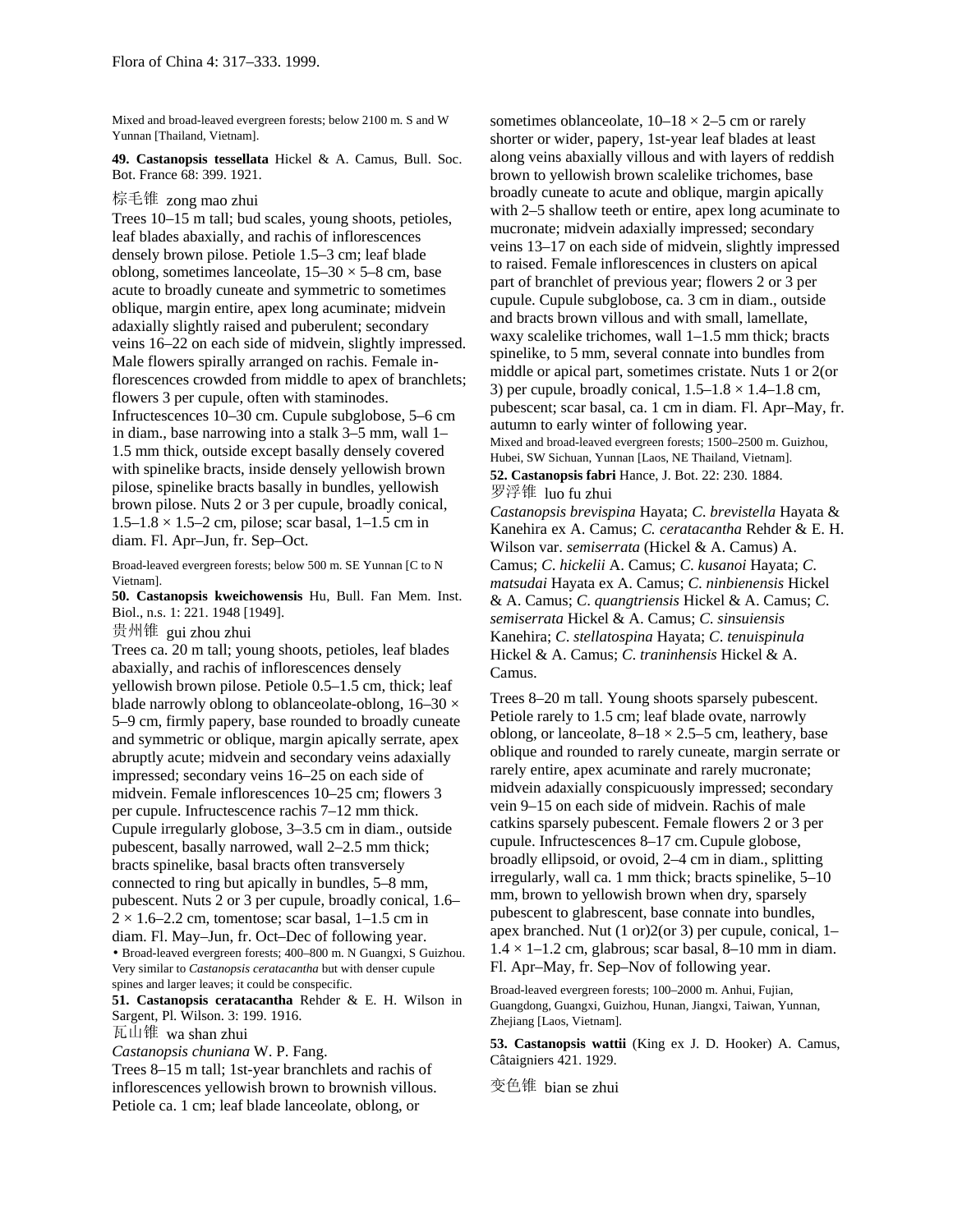*Castanopsis tribuloides* (Smith) A. de Candolle var. *wattii* King ex J. D. Hooker, Fl. Brit. India 6: 663. 1888.

Trees 15–20 m tall. Young shoots purplish brown, sparsely pubescent, glabrescent, or glabrous. Petiole 0.8–1.5 cm; leaf blade narrowly ovate, lanceolate, or narrowly oblong,  $(7-)11-20 \times 3-5$  cm, firmly papery, base broadly cuneate to acute and oblique, margin apically with 2–5 shallow teeth, apex long acuminate; midvein adaxially impressed; secondary veins 13–19 on each side of midvein. Female inflorescence ca. 20 cm; rachis glabrous. Female flowers 3 per cupule. Cupule subglobose when mature, ca. 3 cm in diam., outside and bracts yellowish gray villous and with red to brownish small lamellate waxy scalelike trichomes, wall 1–1.5 mm thick; bracts spinelike, 5–8 mm, several basally or apically connate into bundles. Nuts (1 or)2 or 3 per cupule,  $2-2.5 \times 1-1.5$  cm, hairy; scar basal, triangular to lenticular, 7–10 mm in diam. Fl. Jul–Sep, fr. Aug– Oct of following year.

Broad-leaved evergreen forests; 900–1700 m. SE Xizang (Mêdog Xian), W Yunnan [NE India, Sikkim].

Reports in the literature of *Castanopsis rufescens* J. D. Hooker & Thomson ex A. Camus in China are referable to *C. wattii*.

**54. Castanopsis lamontii** Hance, J. Bot. 13: 368. 1875.

鹿角锥 lu jiao zhui

*Castanopsis goniacantha* A. Camus; *C*. *lamontii* var. *shanghangensis* Q. F. Zheng; *C*. *pachyrachis* Hickel & A. Camus; *C*. *robustispina* Hu.

Trees 8–15(–25) m tall; branches, leaf blades, and rachis of inflorescences glabrous. Petiole 1.5–3 cm; leaf blade elliptic, ovate, or oblong,  $12-30 \times 4-10$  cm, thickly papery to subleathery, base rounded to acute and oblique, margin entire or sometimes apically with few shallow teeth, apex acuminate; midvein adaxially flat; secondary veins 10–15 on each side of midvein. Female inflorescences axillary, borne above male catkins; flowers 3(–7) per cupule. Infructescences 10–20 cm; rachis thick, base 6–10 mm thick. Cupule globose, subglobose, or ovoid, 2.5–6 cm in diam., wall 1.5–7 mm thick; bracts spinelike, thick, ca. 1.5 cm, connate into bundles with a deer-hornlike pattern, or base connate and united to 4–6-cristate rings. Nuts 2 or 3 per cupule, broadly conical,  $(1.5–)2–2.8 (-4.8) \times (1.5–)3(–)$ 3.8) cm, densely pubescent; scar covering 2/5–1/2 of nut. Fl. Mar–May, fr. Sep–Nov of following year.

Montane and broad-leaved evergreen forests; 500–2500 m. S Fujian, Guangdong, Guangxi, S Guizhou, S Hunan, S Jiangxi, SE Yunnan [N Vietnam].

**55. Castanopsis crassifolia** Hickel & A. Camus, Notul. Syst. (Paris) 4: 122. 1928.

厚叶锥 hou ye zhui

Trees ca. 15 m tall; branches and leaf blades glabrous. Branchlets brownish black when dry, covered with a thin grayish waxy layer. Petiole 2–5 mm; leaf blade broadly ovate,  $(6-12-18 \times (4-8-11)$  cm, leathery, base shortly attenuate to broadly cuneate, margin entire, apex mucronate and oblique; midvein adaxially flat; secondary veins 8–12 on each side of midvein. Rachis of male catkins glabrous. Infructescence rachis ca. 5 mm thick. Cupule ca. 3.5 cm in diam., outside pubescent, wall ca. 2 mm thick; bracts spinelike, densely covering cupules, 6–8 mm, transversely united to discontinuous cristate rings. Nuts 3 per cupule, broadly ovoid, ca.  $1.2 \times 1.2$ –1.4 cm, pubescent; scar basal, round to slightly elliptic, 5–7 mm in diam. to 5–7  $\times$  7–10 mm. Fl. Apr–May, fr. Aug–Oct of following year.

Broad-leaved evergreen forests; 1000–1300 m. SW Guangxi [N Thailand, NE Vietnam].

**56. Castanopsis chunii** W. C. Cheng in W. C. Cheng, S. Y. Chang, T. Hong & al., Sci. Silvae 8: 5. 1963. 厚皮锥 hou pi zhui

Trees 10–15 m tall; branches, leaf blades, and rachis of inflorescences glabrous. Young shoots dark purplish brown, angulate. Petiole 1–1.5 cm; leaf blade ovate, broadly elliptic, or ovate-elliptic,  $8-18 \times 4-9$  cm, thickly leathery, base rounded and oblique, margin entire or rarely with 1–3 shallow teeth apically, apex caudate and bent; midvein adaxially impressed to flat; secondary veins 9–12 on each side of midvein. Inflorescences sometimes androgynous, ca. 20 cm. Female flowers 3 per cupule. Cupule subglobose and with 1 or 2 nuts or broadly ellipsoid and with 3 nuts, 3–4 cm in diam., splitting irregularly, wall 2–3 mm thick; bracts spinelike, 4–7 mm, yellowish brown pubescent, basally connate into bundles, often a few bundles connected to cristate rings. Nuts 1–3 per cupule, broadly conical,  $1.5-1.8 \times 1.7-2$  cm, densely brown pubescent; scar covering ca. 2/5 of nut. Fl. May–Jun, fr. Sep–Oct of following year.

• Mixed and broad-leaved evergreen forests; 1000–2000 m. N Guangdong, NE Guangxi, SE Guizhou, S Hunan, S Jiangxi.

**57. Castanopsis orthacantha** Franchet, J. Bot. (Morot) 13: 194. 1899.

元江锥 yuan jiang zhui

*Castanopsis concolor* Rehder & E. H. Wilson; *C*. *mianningensis* Hu; *C*. *tenuinervis* A. Camus; *C*. *yanshanensis* Hu.

Trees 10–15(–20) m tall; branches, leaf blades, and rachis of inflorescences glabrous. Petiole ca. 1 cm; leaf blade ovate, ovate-elliptic, or lanceolate,  $7-14 \times 2.5-5$ cm, leathery, base rounded to acute and oblique or symmetric, margin serrulate or entire, apex acute and bent; midvein adaxially flat; secondary veins 9–13 on each side of midvein. Female flowers 2 or 3 per cupule.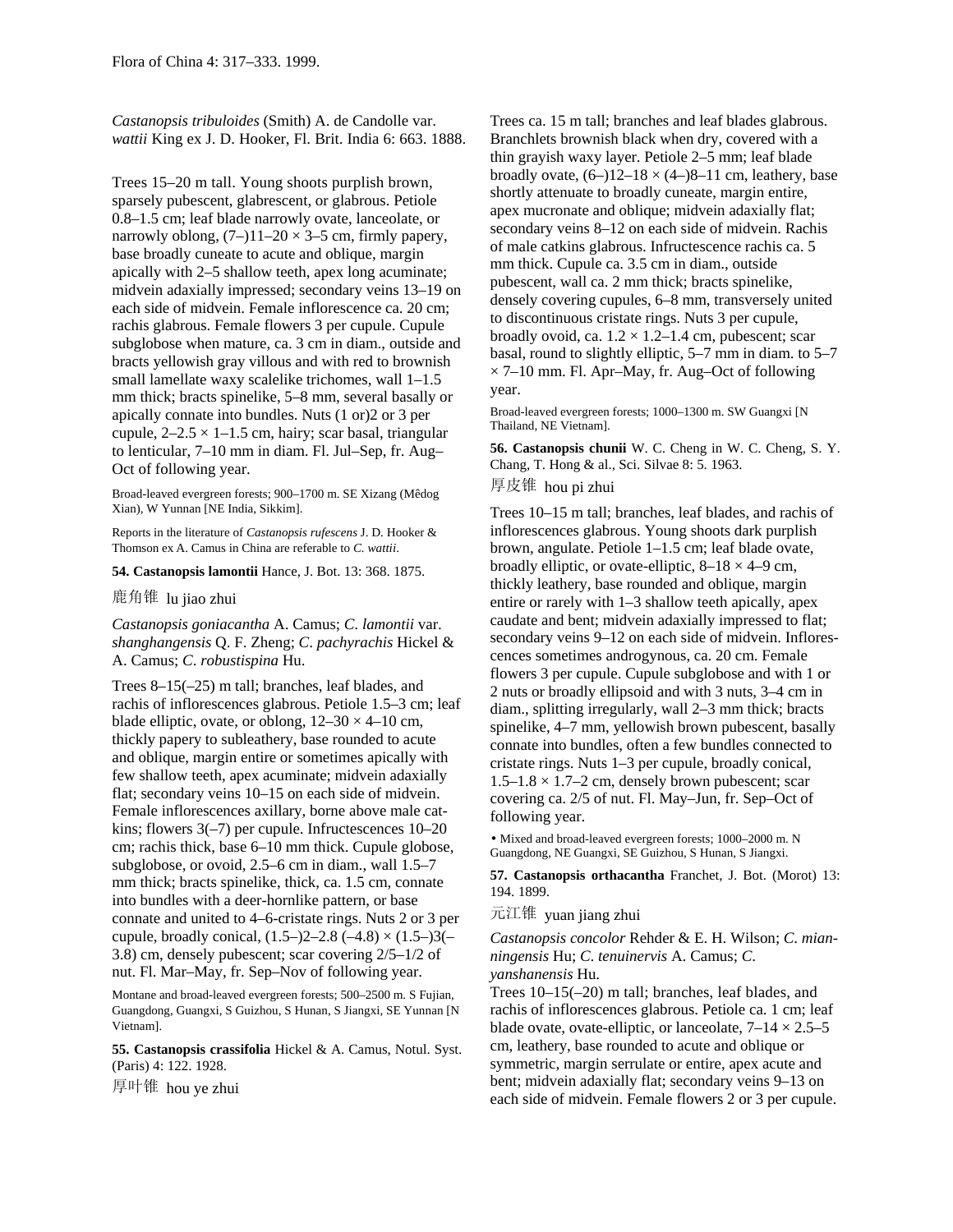Infructescences ca. 15 cm. Cupule subglobose, sometimes broadly ovoid when young, 3–3.5 cm in diam., splitting into 4 segments, outside and bracts pubescent and with brown, small, lamellate, waxy scalelike trichomes, wall 2–3.5 mm thick; bracts spinelike, ca. 7 mm, basally conate and transversely united to 4–6-cristate rings or basally connate into bundles. Nuts 1–3 per cupule, conical, 1–1.5 cm in diam., densely pubescent; scar basal. Fl. Apr–May, fr. Sep–Nov of following year.

• Mixed and broad-leaved evergreen forests; 1500–3200 m. W Guizhou, SW Sichuan, Yunnan.

**58. Castanopsis platyacantha** Rehder & E. H. Wilson in Sargent, Pl. Wilson. 3: 200. 1916. 扁刺锥 bian ci zhui

Trees ca. 20 m tall. Branches glabrous. Petiole 0.8–1.5 cm; leaf blade ovate, oblong, or obovate elliptic, 10–18  $\times$  3–6 cm, covered with early glabrescent, reddish brown, small, lamellate, waxy scalelike trichomes when young, yellowish gray to silver-gray with age, base rounded to broadly cuneate and oblique, margin serrate or entire, apex acute to acuminate; midvein flat or adaxially slightly impressed; secondary veins 9–13 on each side of midvein. Female flowers 1–3 per cupule. Infructescences 8–15 cm. Cupule subglobose to broadly ellipsoid, 3–4 cm in diam., irregularly splitting into 2–4 segments, outside grayish brown pubescent; bracts spinelike, ca. 3 mm, basally connate into bundles, sometimes united to cristate rings, grayish brown pubescent. Nuts 1–3 per cupule, broadly conical,  $1.5-2 \times 1.4-2$  cm, wall 1.5-2 mm thick, densely brown pubescent; scar covering ca. 1/3 of nut. Fl. May–Jun, fr. Sep–Nov of following year.

• Broad-leaved evergreen forests; 1500–2500 m. NW Guizhou, Sichuan, NE Yunnan.